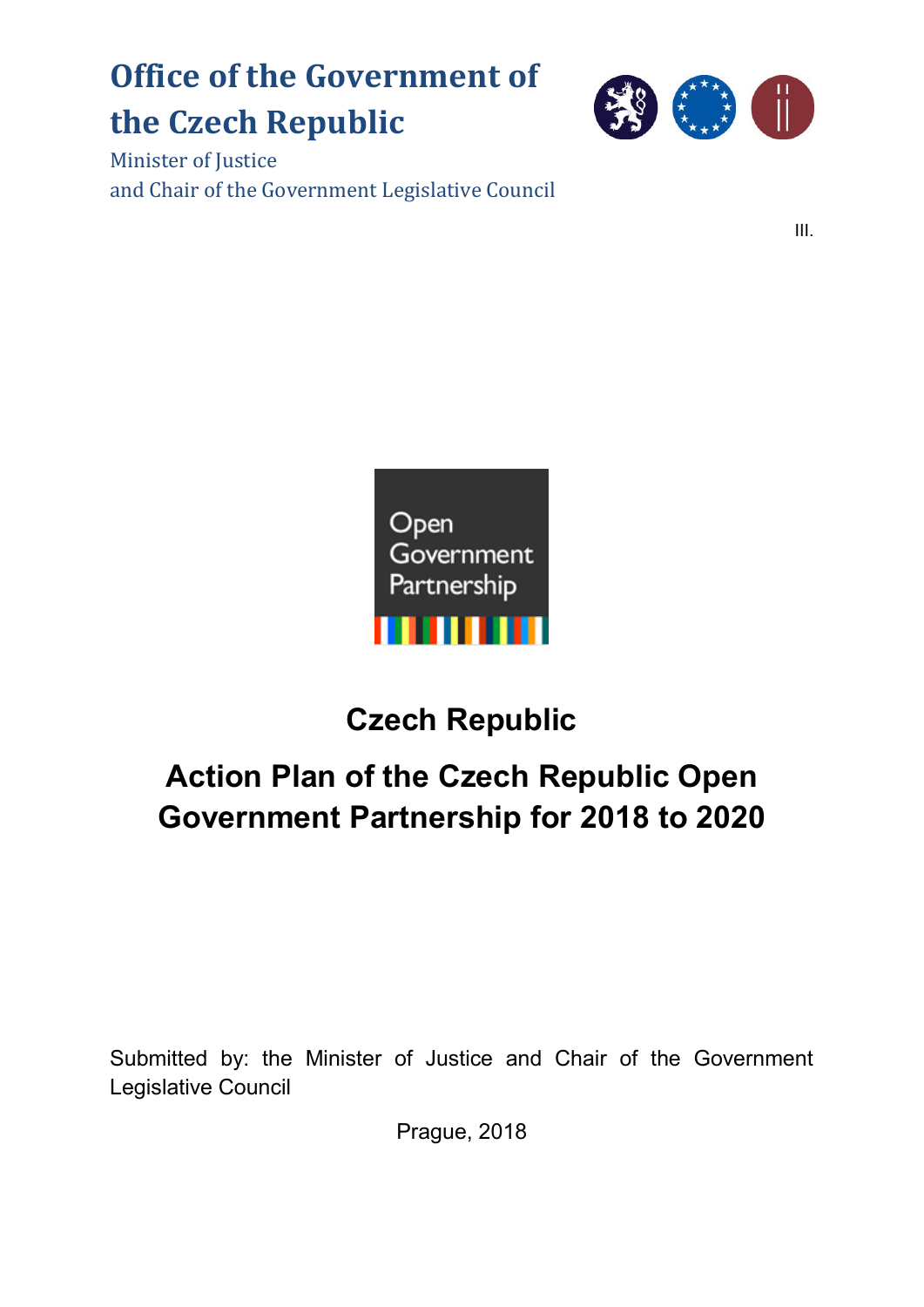

### **Table of Contents**

| 1              |       |                                                                                                                                                                                                                                                               |  |
|----------------|-------|---------------------------------------------------------------------------------------------------------------------------------------------------------------------------------------------------------------------------------------------------------------|--|
| $\overline{2}$ |       | Previous efforts towards open governance in the Czech Republic 4                                                                                                                                                                                              |  |
| 3              |       |                                                                                                                                                                                                                                                               |  |
| 4              |       |                                                                                                                                                                                                                                                               |  |
|                | 4.1   |                                                                                                                                                                                                                                                               |  |
|                | 4.1.1 | The introduction of quality management principles in service authorities (within<br>the scope of improvement criteria or comprehensive quality management methods)  8                                                                                         |  |
|                | 4.2   |                                                                                                                                                                                                                                                               |  |
|                | 4.2.1 | Improving the annual statistical report of the Czech judiciary 12                                                                                                                                                                                             |  |
|                | 4.2.2 |                                                                                                                                                                                                                                                               |  |
|                | 4.2.3 | Raising awareness of the issue of whistle-blowers on illegal activity 17                                                                                                                                                                                      |  |
|                | 4.3   |                                                                                                                                                                                                                                                               |  |
|                | 4.3.1 |                                                                                                                                                                                                                                                               |  |
|                |       | Start and end date of commitment: 1 September 2018 - 31 December 202020                                                                                                                                                                                       |  |
|                | 4.3.2 | Open data - information on schools and school facilities from the InspIS                                                                                                                                                                                      |  |
|                | 4.3.3 | Opening data - aggregated findings from outcomes of Česká školní inspekce's                                                                                                                                                                                   |  |
|                | 4.3.4 | Ensuring the publication of digital content of a wide variety of natures,<br>supported by public funds, under a Creative Commons open licence (or another such),<br>thereby simplifying access to it and enabling modification and sharing with all education |  |
| 5              |       |                                                                                                                                                                                                                                                               |  |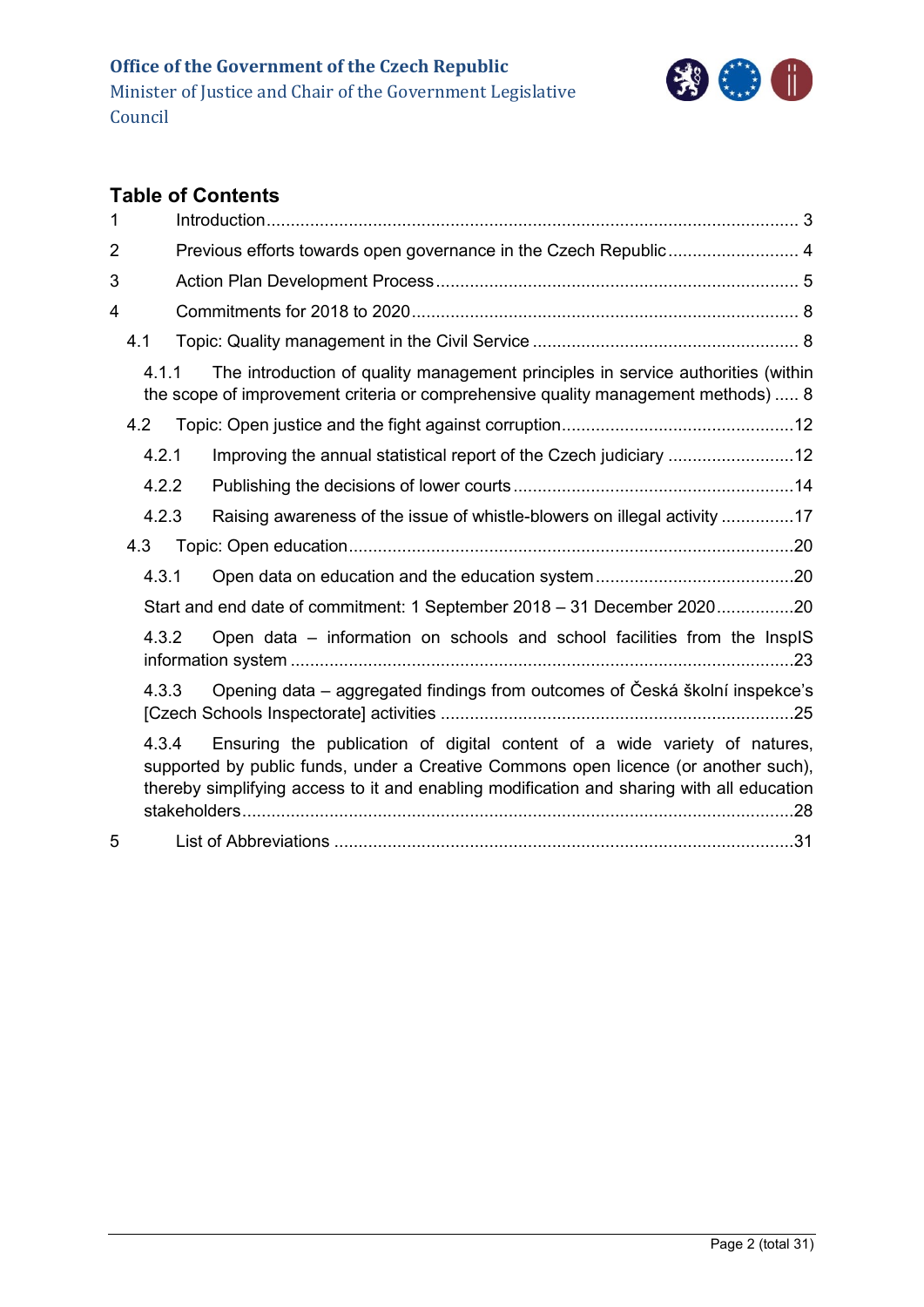

### <span id="page-2-0"></span>**1 Introduction**

The Open Government Partnership (hereinafter "the OGP") is a voluntary initiative at the behest of the US administration, supporting openness, transparency, the fight against corruption and increased civil participation. The OGP initiative officially launched its activities on 20 September 2011 at the UN General Assembly in New York, where 8 founder governments (Brazil, Indonesia, Mexico, Norway, the Philippines, the Republic of South Africa, the United Kingdom and the USA) signed the Open Government Declaration and presented their national action plans. The Government of the Czech Republic approved the accession of the Czech Republic to the OGP initiative by the Resolution No. 691 of 14 September 2011. Currently the OGP initiative has 96 members, both on the national level (76 countries) and on the regional level on a pilot basis (20 regional participants). Along with the other members of the initiative, the Czech Republic has also signed up to the Joint Declaration on Open Government for the Implementation of the 2030 Agenda for Sustainable Development. By linking the creation of a national action plan and the implementation of the goals of the 2030 Agenda for Sustainable Development, the Czech Republic is keeping its commitments, just as it did previously, to meet goal *"16*: *Promote peaceful and inclusive societies for sustainable development, provide access to justice for all and build effective, accountable and inclusive institutions at all levels"* and specifically to fulfil the tasks *"16.5 Substantially reduce corruption and bribery in all their forms"* and *"16.6 Develop effective, accountable and transparent institutions at all levels"*. The fourth Action Plan of the Czech Republic Open Government Partnership for 2018 to 2020 (hereinafter "the Fourth Action Plan"), just like the three previous OGP action plans, contains commitments regarding three of the five OGP Grand Challenges targeted at improving public services, increasing public integrity and more cost-effective handling of public funds. Unlike the previous OGP action plans, the Fourth Action Plan also contains a commitment aimed at meeting the fifth OGP Grand Challenge, consisting of increasing corporate responsibility with regard to the issues of protecting whistle-blowers. All four OGP values – access to information, civil participation, accountability, and technology and innovation – have been accomplished under the commitments of the Fourth Action Plan. As in previous years, and in the context of its other concepts, the Czech Republic perceives the drawing-up and implementation of OGP action plans as an important supporting tool for highlighting openness to civil society, transparency and participation in already-existing and implemented strategies and agendas. The Czech Republic conceives the issue of open governance as being closely linked to the fight against corruption, and the tasks related to the activity of the Czech Republic within the OGP have been systematically integrated with accepted anti-corruption strategic government documents over the long term.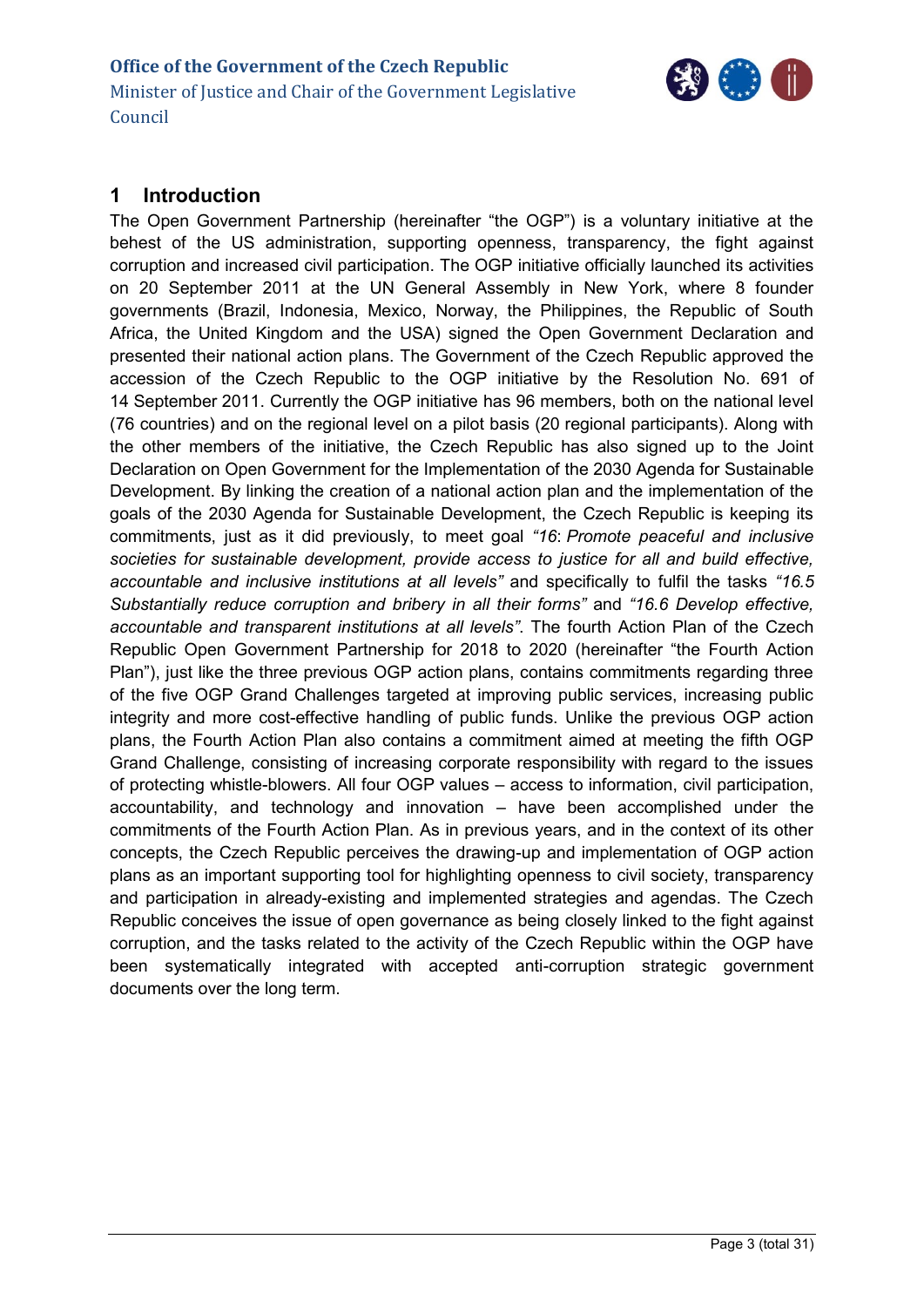

#### <span id="page-3-0"></span>**2 Previous efforts towards open governance in the Czech Republic**

The first **Action Plan of the Czech Republic Open Government Partnership** (hereinafter "the First Action Plan") was approved by the Resolution of the Government No. 243 of 4 April 2012 and was the first document in which the government's three main commitments were defined: II/1 Adopting of the new Act on Civil Service ensuring depoliticisation, professionalization and stabilisation of public administration and its implementation into practice; II/2 Streamlining the system of free access to information; II/3 Improving access to data and information. These commitments were a response both to the priorities of the **Government Anti-Corruption Strategy for the years 2011 and 2012** and the demands of non-governmental organisations in particular.

The second **Action Plan of the Czech Republic Open Government Partnership for the years 2014 to 2016** (hereinafter "the Second Action Plan") was then approved by the Resolution of the Government No. 929 of 12 November 2014. In order to retain the original commitments arising from the consultation on the creation of the First Action Plan, no further consultation process open to the wider public took place while the Second Action Plan was being drawn up. The Second Action Plan was created in accordance with the recommendations of the **OGP's Independent Reporting Mechanism** (hereinafter "the IRM"), among others. The updated commitments were also a response to the tasks set by the **Programme Declaration promulgated by Bohuslav Sobotka's Government**, which was reflected in the **Government Anti-Corruption Conception for the years 2015 to 2017** and the **Anti-Corruption Action Plan for 2015**. The objective of the Second Action Plan was primarily to meet the original commitments in the specified time-frame of 2014 to 2016.

In conformity with the previous course, the tasks of drawing up and meeting the commitments of the **Action Plan of the Czech Republic Open Government Partnership for 2016 to 2018** (hereinafter "the Third Action Plan") were grounded in the **Anti-Corruption Action Plans for 2016, 2017 and 2018**. Also published in February 2016, the **Progress Report 2014-2015**, compiled by the IRM, evaluated the ongoing performance of the Second Action Plan, providing the Czech Republic with recommendations which were largely taken into account in the preparation and acceptance of the Third Action Plan, approved on 22 June 2016 by the Resolution of the Government No. 566. The Third Action Plan contained both commitments thematically related to the previous OGP action plans (4.1.1 Implementing the Civil Service Act, 4.2.1 Opening Priority Data Sets of Public Administration and Supplementing Them Based on Public Consultations, 4.2.2 Supporting the Development of the Public Administration of the Czech Republic´s Open Data Ecosystem), and new commitments arising from public consultations (4.2.3 Formulating the National Open Access to Scientific Information Strategy for 2017-2020, 4.3.1 Supporting Volunteering, 4.3.2 Improving Local Level Safety). The Fourth Action Plan is designed in the same spirit, linking to the commitments in previous OGP action plans and the gradual addition of commitments from new areas.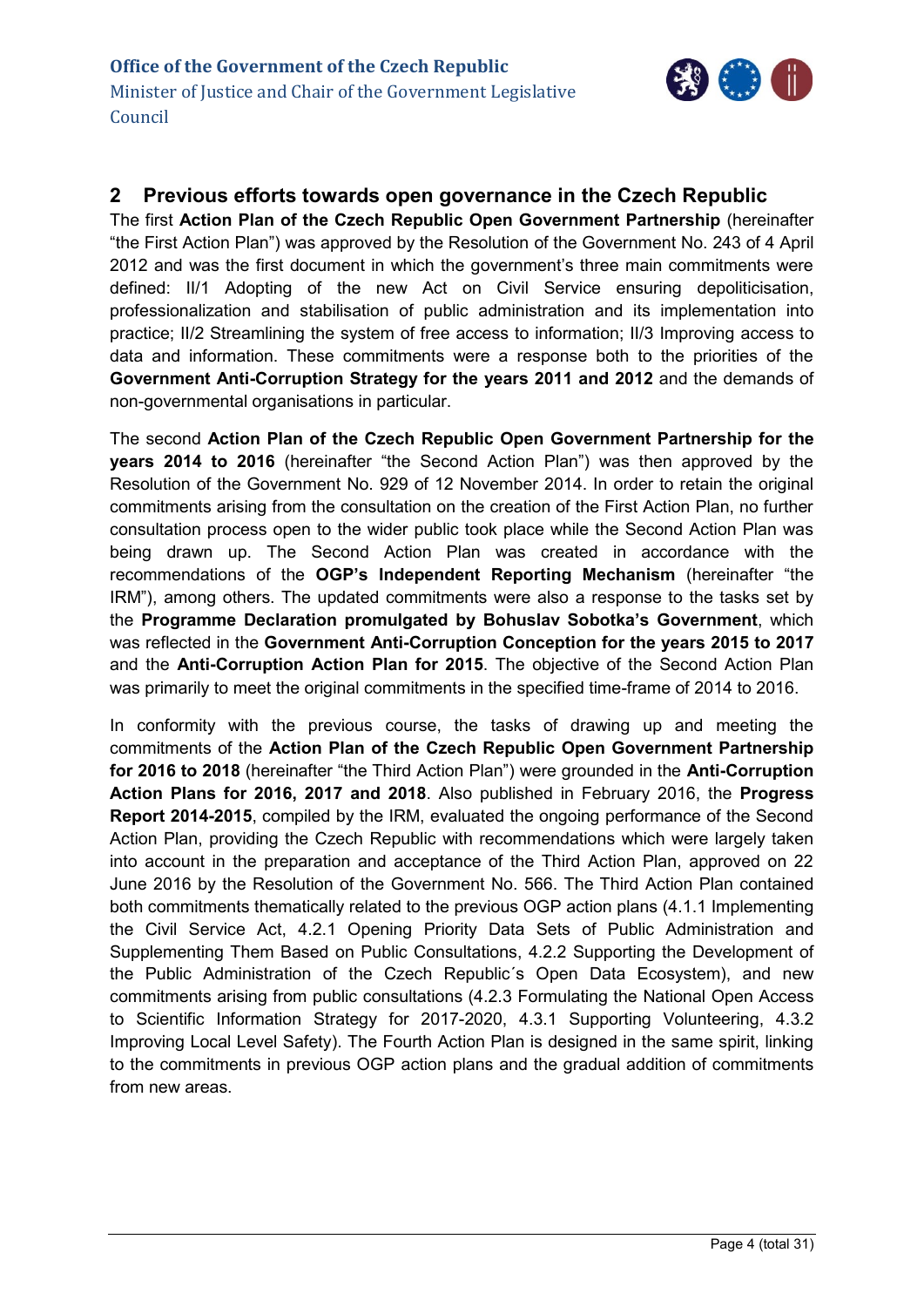

#### <span id="page-4-0"></span>**3 Action Plan Development Process**

In response to the publication of the new **OGP Participation & Co-Creation Standards** (hereinafter "the OGP Standards"), the role of the multi-stakeholder forum, which monitors the creation and implementation process of OGP action plans and actively participates therein, was moved from the Government Anti-Corruption Council to the **Government Anti-Corruption Council Chair's Working Commission for Coordinating Open Governance and State Administration Transparency** (hereinafter "the Working Commission"). The Working Commission has previously been involved in the creation of OGP action plans and in supervising their implementation at the working level. The change of the multi-stakeholder forum was made for various reasons, including the need to ensure the greater flexibility and efficacy of the multi-stakeholder forum when implementing the agenda linked to the OGP. Likewise, in conformity with the OGP Standards, JUDr. Jan Kněžínek, PhD, Deputy Minister, Head of the Government Legislative Council Section of the Office of the Government of the Czech Republic, became the Chair of the Working Commission and, on the basis of nominations from the non-governmental sector (EDUin and Aliance pro Otevřené vládnutí [the Alliance for Open Governance], Právo ve veřejném zájmu [Law in the Public Interest], Krajské protikorupční pracoviště [Regional Anti-Corruption Workplace], the Open Society Fund), four new members were appointed in order to achieve parity of representation with members of the government sector. The role of the Anti-Corruption Unit, which is part of the organizational structure of the Regulatory Impact Assessment Department of the Office of the Government of the Czech Republic as the division ensuring the functions of the multi-stakeholder forum, remains unchanged.

The Working Commission's first meeting in the process of creating the Fourth Action Plan took place on 6 April 2018 at the Office of the Government of the Czech Republic in the Straka Academy building. The members of the Working Commission debated and also approved the proposed timetable for drawing up the Fourth Action Plan, and considered the detailed information for the planned public consultation process.

**The public consultation process was officially launched on 6 April 2018**, following the results of the Working Commission's negotiations. The public consultations were announced on the Government Anti-Corruption Council´s website [\(www.korupce.cz\)](http://www.korupce.cz/) and were opened for 14 calendar days. Selected representatives of both the government and non-government sectors (Working Commission members, representatives of professional bodies and nongovernmental organisations, etc.) were also approached directly by email or telephone. The objective of the public consultations was to obtain a basis for creating new commitments for the Czech Republic in relation to the OGP initiative, which could then be incorporated into the Fourth Action Plan. Anyone who had a concrete proposal for a commitment could send this proposal to the correspondence address of the Anti-Corruption Unit of the Office of the Government of the Czech Republic, or to  $qq\rho\omega$ vlada.cz, an e-mail address set up for this purpose. They also had the option of presenting their proposals at the planned public workshop that the public consultations culminated in.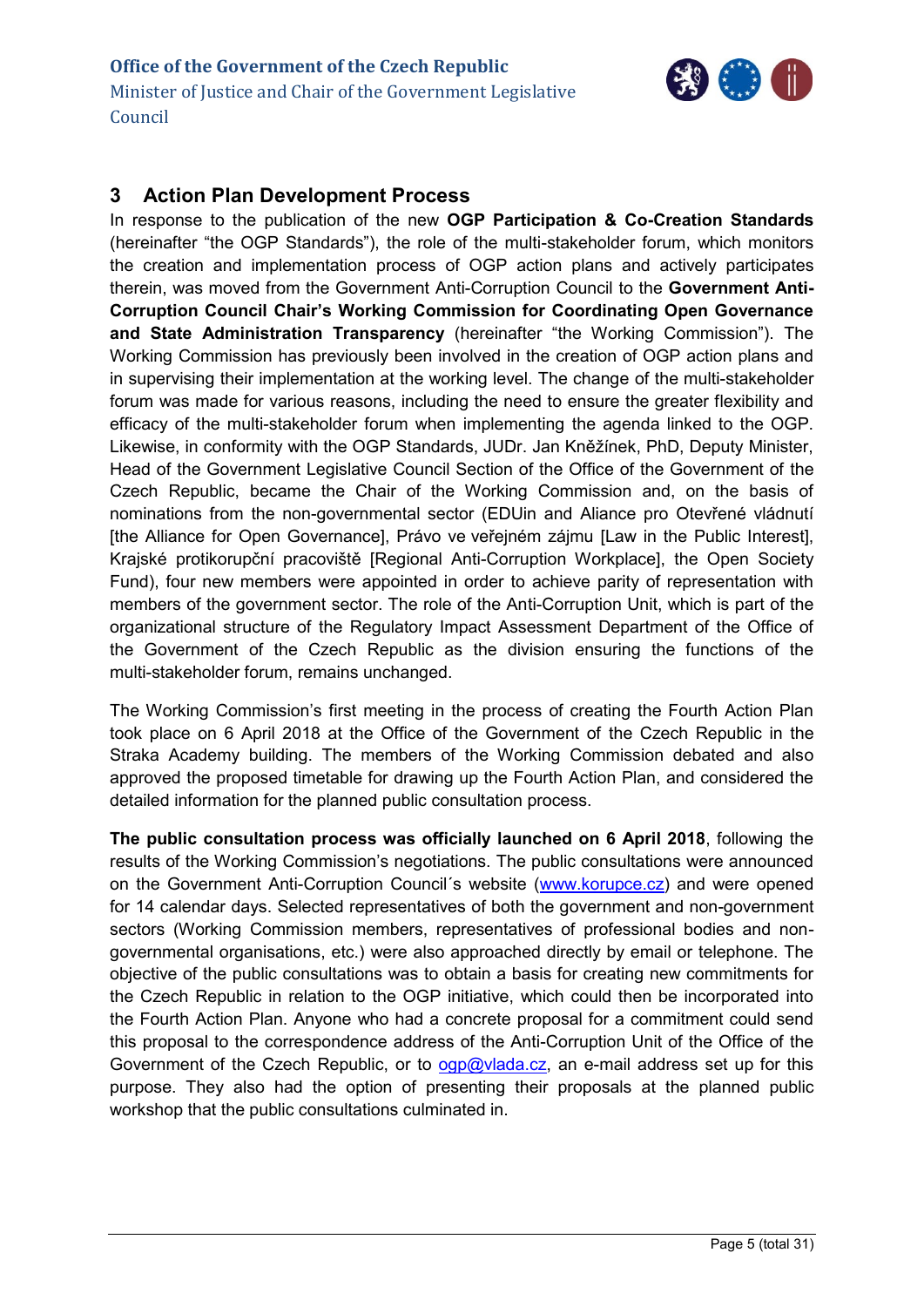

A total of **36 participants**, representatives of both the governmental and non-governmental sectors, subsequently took part in the **public workshop on 4 May 2018 at the Office of the Government of the Czech Republic** in the Straka Academy building. Between the public consultation launch and the public workshop, the Anti-Corruption Unit received only **1 proposed commitment** (Ministry of the Interior) and **1 less specific topic for consideration** (Úřad pro přístup k dopravní infrastruktuře [Transport Infrastructure Access Authority]). A further **5 proposed commitments** were raised at the public workshop (EDUin, the Ministry of Justice, a private academic individual, the Office of the Government of the Czech Republic) and **1 less specific topic for consideration** (Ernst & Young). Immediately after the public workshop, the Anti-Corruption Unit received **1 further proposed commitment** (Transparency International Czech Republic). All public workshop participants and proposers of commitments or topics for consideration were approached and asked to write their proposals in a **formal template**, which was then sent to them, and to return the completed template to the e-mail address  $qq\rho\omega$  vlada.cz by 11 May 2018.

On 11 May, the Anti-Corruption Unit received a further **2 proposed commitments** (Česká školní inspekce [Czech Schools Inspectorate]) for the Fourth Action Plan, and on 15 May 2018, **1 very general topic for consideration** (Sdružení místních samospráv ČR [Local Government Association of the Czech Republic]) which, owing to the nature thereof, was included in the next meeting of the Working Commission purely for information. **In total, the Anti-Corruption Unit received 9 proposed commitments and 2 topics for consideration.** For a total of 3 proposed commitments, the Anti-Corruption Unit approached the proposed lead implementing agencies, who were not identical with the proposers, and requested a statement on whether they agreed to implement it or not.

**The Working Commission's second meeting** took place on **18 May 2018**, in accordance with the agreed timetable, at the Office of the Government of the Czech Republic in the Straka Academy building. In total, **21 persons** were present at the meeting. Among them were members of the Working Commission, members nominated to the Working Commission and other guests. All proposers of commitments/topics for consideration were among the participants. During the meeting, the participants presented their proposed commitments and there was an open discussion on whether the Working Commission should recommend incorporation into the Fourth Action Plan for each proposal. The conclusions of the Working Commission meeting were as follows: a) the Working Commission recommended the incorporation of all proposals in the Fourth Action Plan; b) the Working Commission did not recommend the incorporation of the topics for consideration; however, it advised that it would further consider the option of incorporating them into OGP action plans for subsequent years at future meetings. Of a total number of 9 proposed commitments, debated and recommended by the Working Commission, **7 were subsequently incorporated** in the Fourth Action Plan based on the statements of their lead implementing agencies. The remaining **2 commitments** were not incorporated due to the negative statements of the proposed lead implementing agencies.

During the interdepartmental comment procedure pertaining to the Fourth Action Plan, which took place on 6 – 20 June 2018, the Ministry of Education, Youth and Sports proposed a new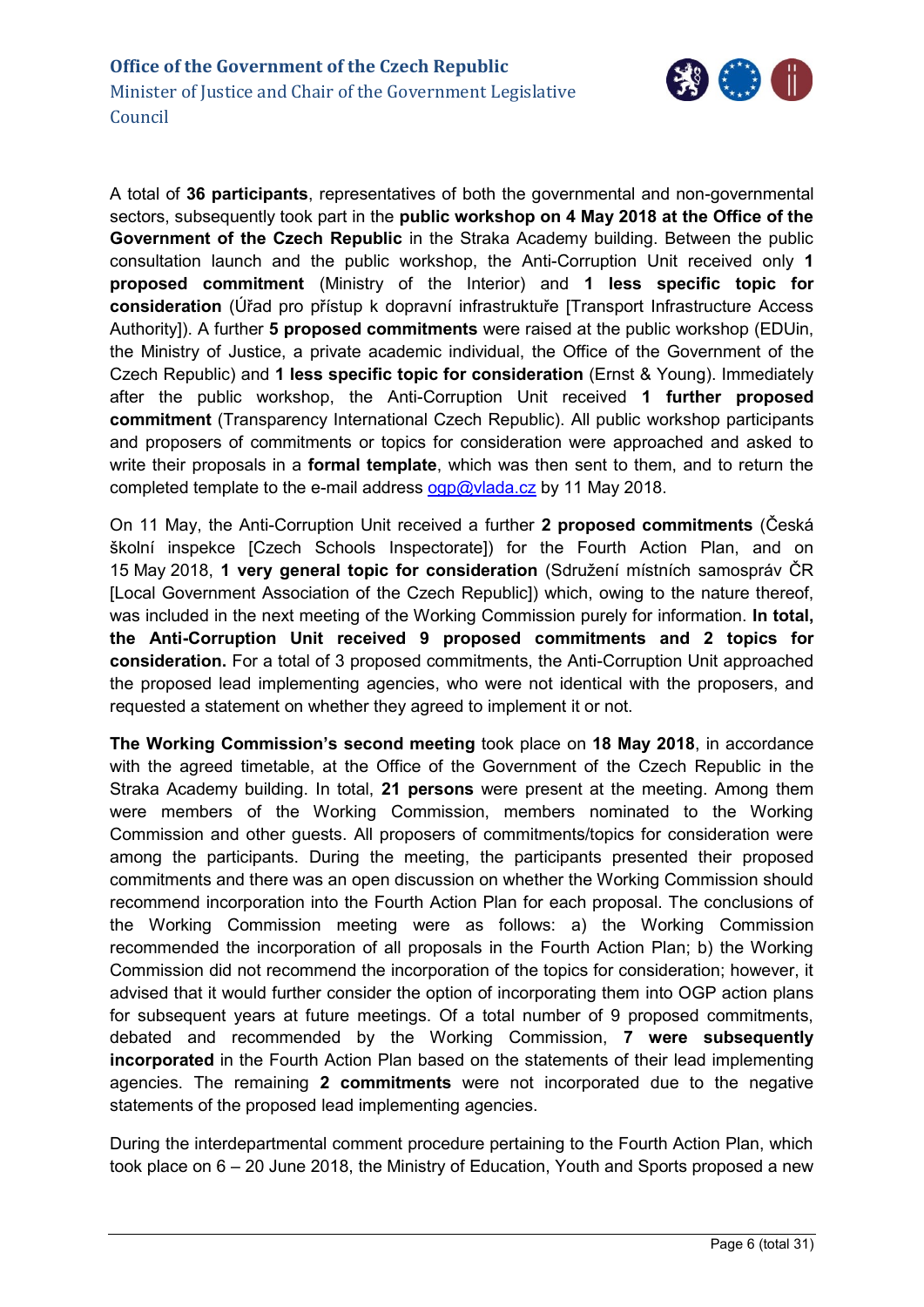

commitment, for which it is also the lead implementing agency. Members of the Working Commission agreed via correspondence that this new commitment should be incorporated into the Fourth Action Plan, not least because the proposed commitment is closely connected with the already incorporated commitment whose lead implementing agency is Česká školní inspekce [the Czech Schools Inspectorate].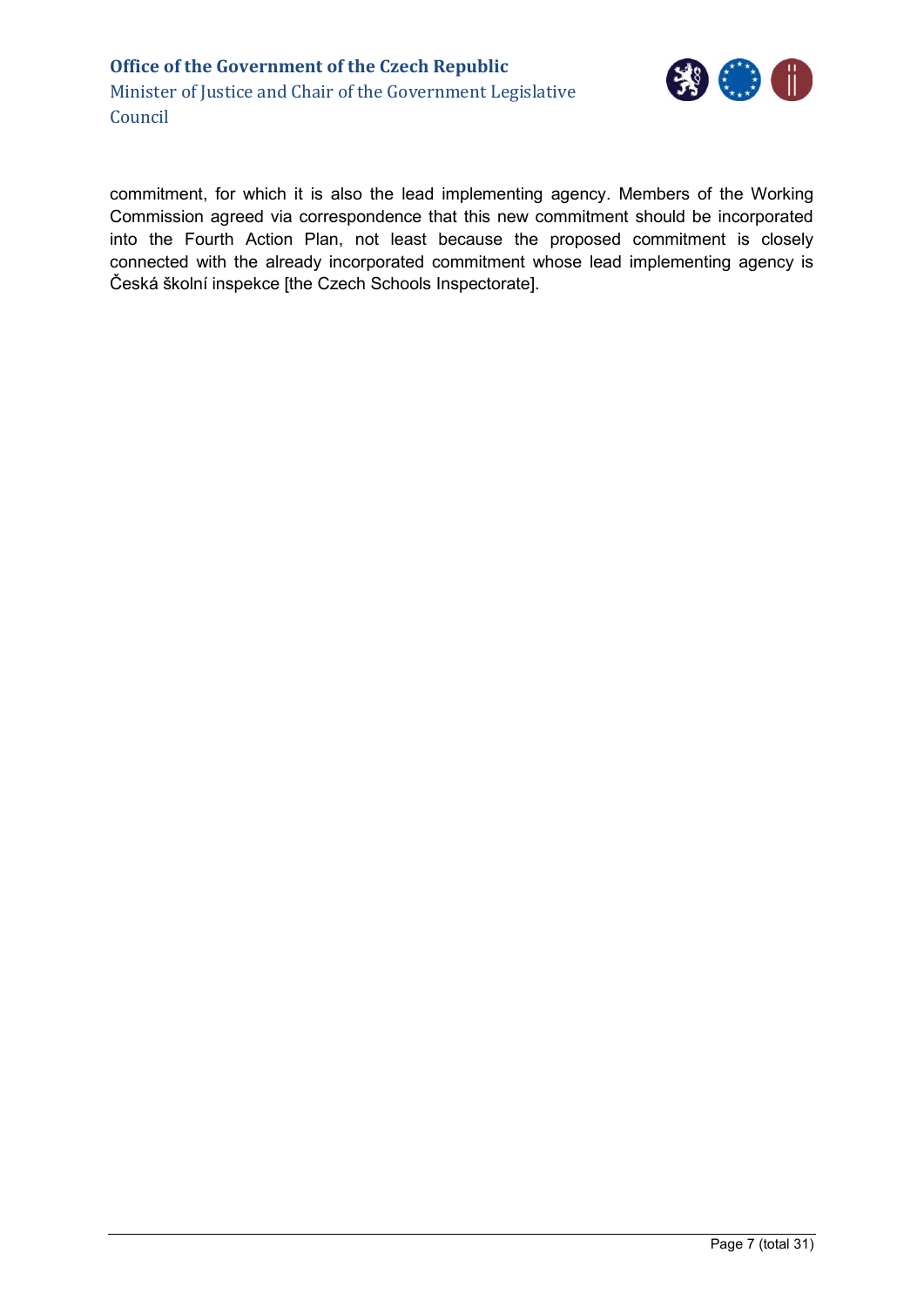

#### <span id="page-7-0"></span>**4 Commitments for 2018 to 2020**

#### <span id="page-7-1"></span>**4.1 Topic: Quality management in the Civil Service**

<span id="page-7-2"></span>**4.1.1 The introduction of quality management principles in service authorities (within the scope of improvement criteria or comprehensive quality management methods)**

Start and end date of commitment: 1 September 2018 – 30 June 2021

Lead implementing agency Ministry of the Interior – Civil Service Section

#### **Description of the commitment**

| Which<br>public<br>problem will be<br>resolved<br>by<br>this<br>commitment? | The absence of a standardised quality management system<br>in state administration<br>In the Strategic Framework for the Development of Public<br>Administration in the Czech Republic 2014 – 2020, the methods<br>of quality management used in public administration were<br>judged to be considerably fragmented, without the option of<br>overall monitoring and evaluating the achieved outcomes. The<br>quality management methods used in public administration<br>were not systematically supported, coordinated or evaluated. In<br>public<br>administration<br>the<br>in<br>Czech Republic,<br>quality<br>management methods are implemented primarily by local<br>authorities, particularly on the basis of their own voluntary<br>interest in improving the quality of services provided and<br>effectiveness of theirmanagement.<br>The above mentioned premises were confirmed by a survey<br>carried out by the Civil Service Section of the Ministry of the<br>Interior within the scope of service authorities in 2016. Its<br>conclusions are presented in the Analysis of the Use of Quality<br>Methods in Public Administration and subsequently also in the<br>Analysis of the Current State of Improvement Criteria and of<br>Selected Quality Management Principles in Service Authorities,<br>which was drawn up in 2017. |
|-----------------------------------------------------------------------------|---------------------------------------------------------------------------------------------------------------------------------------------------------------------------------------------------------------------------------------------------------------------------------------------------------------------------------------------------------------------------------------------------------------------------------------------------------------------------------------------------------------------------------------------------------------------------------------------------------------------------------------------------------------------------------------------------------------------------------------------------------------------------------------------------------------------------------------------------------------------------------------------------------------------------------------------------------------------------------------------------------------------------------------------------------------------------------------------------------------------------------------------------------------------------------------------------------------------------------------------------------------------------------------------------------------------------------------------------|
| What<br><b>is</b><br>the<br>commitment?                                     | The introduction of quality management principles in service<br>authorities within the scope of improvement criteria or of<br>comprehensive quality management methods under the<br>Resolution of the Government No. 214 of 4 April 2018.                                                                                                                                                                                                                                                                                                                                                                                                                                                                                                                                                                                                                                                                                                                                                                                                                                                                                                                                                                                                                                                                                                         |
| How will<br>the<br>commitment<br>contribute<br>to<br>solving a public       | The commitment supports the implementation of Act No.<br>234/2014 Coll., on the Civil Service, as amended.<br>The objective thereof is to introduce a mandatory minimum<br>quality<br>standard in<br>service authorities.<br>It recommends                                                                                                                                                                                                                                                                                                                                                                                                                                                                                                                                                                                                                                                                                                                                                                                                                                                                                                                                                                                                                                                                                                        |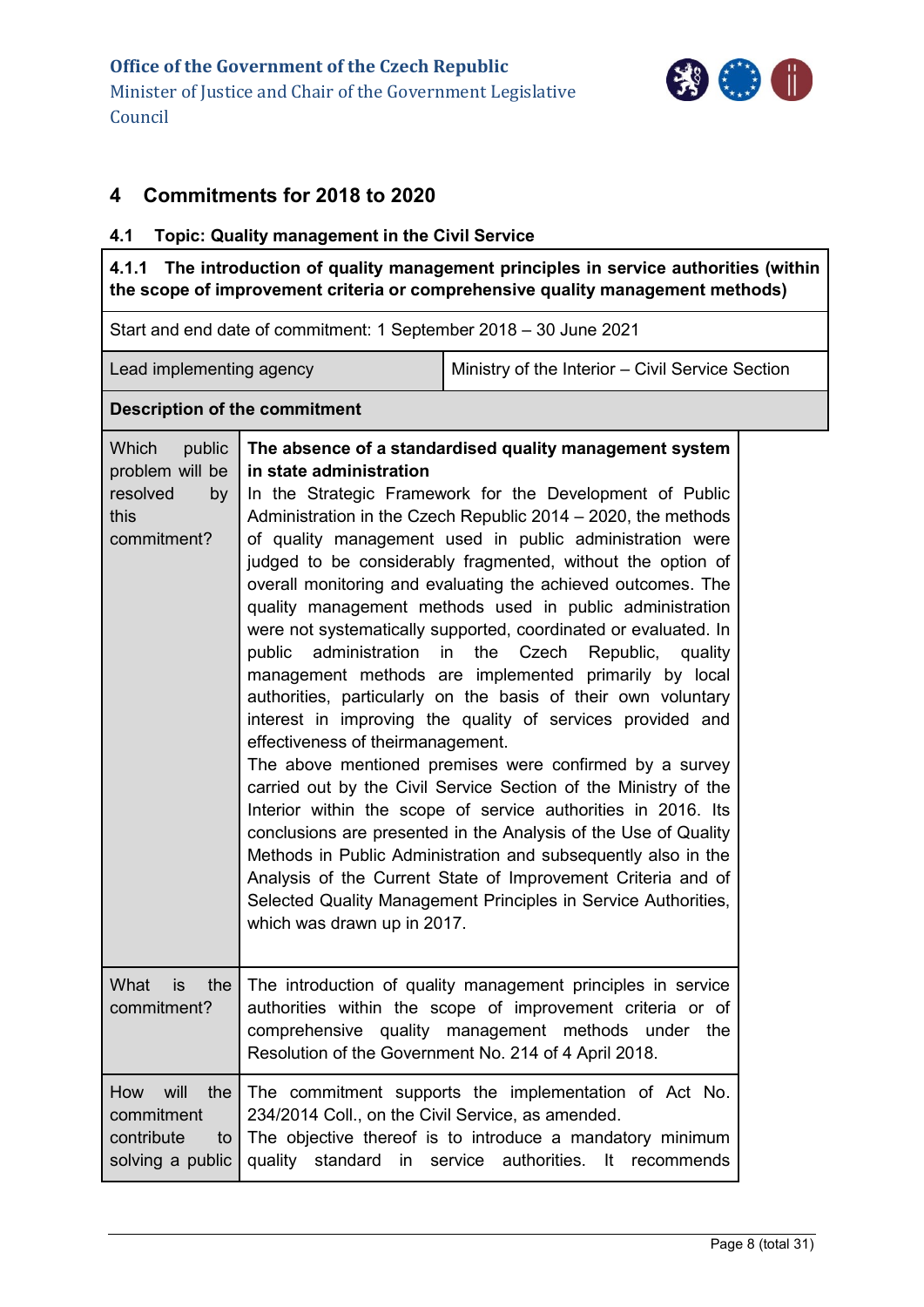

| problem?                                               | expanding this minimum standard to an optimum standard by<br>implementing a quality management method chosen from the<br>three quality management methods listed in the Methodological<br>Guideline, which have been tried and tested in public<br>administrative practice over the long term and have a positive<br>impact on the given organisation.<br>The Methodological Guideline for Quality Management in<br>Service Authorities (approved by the Resolution of the<br>Government No. 214 of 4 April 2018) clearly defines the<br>objectives, arrangements, approach to implementation, and<br>output binding on the service authorities under each instrument,<br>whether it concerns improvement criteria under a minimum<br>quality standard or quality management methods.<br>The content of the Methodological Guideline is in particular<br>aimed at the internal processes of service authorities.<br>Nevertheless, from the experience of those who drew it up it is<br>possible to state that improvements in the management and<br>operation of any organisation will inevitably be reflected in the<br>increased performance of its employees and the increased<br>quality of the services provided. |
|--------------------------------------------------------|------------------------------------------------------------------------------------------------------------------------------------------------------------------------------------------------------------------------------------------------------------------------------------------------------------------------------------------------------------------------------------------------------------------------------------------------------------------------------------------------------------------------------------------------------------------------------------------------------------------------------------------------------------------------------------------------------------------------------------------------------------------------------------------------------------------------------------------------------------------------------------------------------------------------------------------------------------------------------------------------------------------------------------------------------------------------------------------------------------------------------------------------------------------------------------------------------------------------|
| How does the<br>commitment<br>relate to OGP<br>values? | The commitment relates to the values of transparency, civil<br>participation and public responsibility:<br>According to the above mentioned Methodological Guideline,<br>the quality management system requires that the service<br>authorities introduce a system of communication and transfer of<br>information as a<br>minimum quality standard, supporting<br>communication and the cultivation of relationships with all<br>interested parties. Moreover, the service authorities are<br>responsible for reviewing the current competency system set-<br>up, preparing an authority development strategy or reviewing<br>the adequacy of staffing capacity. All of this, including the<br>implementation of other improvement criteria, will lead to better<br>management and operation and to greater transparency in the<br>service authority.                                                                                                                                                                                                                                                                                                                                                                 |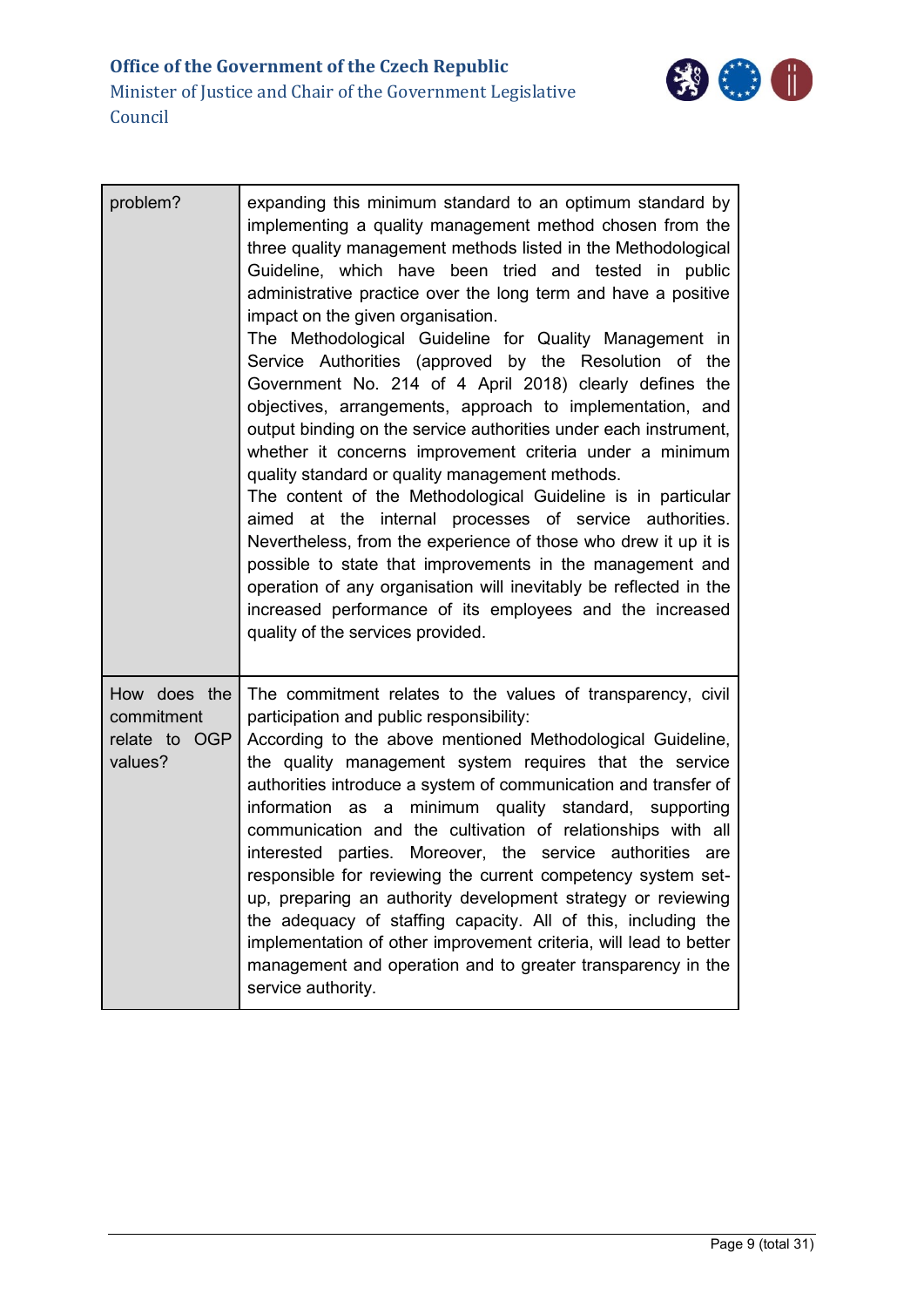

| <b>Further</b><br>information                                                                                                                                                                                                                                                                                                                                                               | This commitment fulfils the task of the Strategic Framework for<br>the Development of Public Administration of the Czech<br>Republic 2014 - 2020, the Implementation Plan for Strategic<br>Objective 1 "The Modernisation of Public Administration" and its<br>appendices, and the Implementation Plan for Strategic<br>Objective 4 "The Professionalisation and Development of<br>Human Resources in Public Administration" and its appendices. |                                                                                                                   |  |  |  |
|---------------------------------------------------------------------------------------------------------------------------------------------------------------------------------------------------------------------------------------------------------------------------------------------------------------------------------------------------------------------------------------------|--------------------------------------------------------------------------------------------------------------------------------------------------------------------------------------------------------------------------------------------------------------------------------------------------------------------------------------------------------------------------------------------------------------------------------------------------|-------------------------------------------------------------------------------------------------------------------|--|--|--|
| <b>Milestone</b><br>activity<br>with<br>verifiable output                                                                                                                                                                                                                                                                                                                                   | Start date:                                                                                                                                                                                                                                                                                                                                                                                                                                      | End date:                                                                                                         |  |  |  |
| <b>The</b><br>of<br>introduction<br>quality<br>management<br>principles<br>in<br>service<br>authorities<br>(Verifiable<br>output:<br>The number of<br>service<br>authorities<br>introducing<br>improvement<br>criteria<br>or the<br>extent<br>of<br>comprehensive<br>quality<br>management<br>methods under<br>Resolution<br>the<br>of<br>the<br>Government<br>No. 214 of 4<br>April 2018.) | 01 September 2018                                                                                                                                                                                                                                                                                                                                                                                                                                | 30 June 2021<br>(the deadline stipulated<br>by<br>the<br>Resolution of the Government No.<br>214 of 4 April 2018) |  |  |  |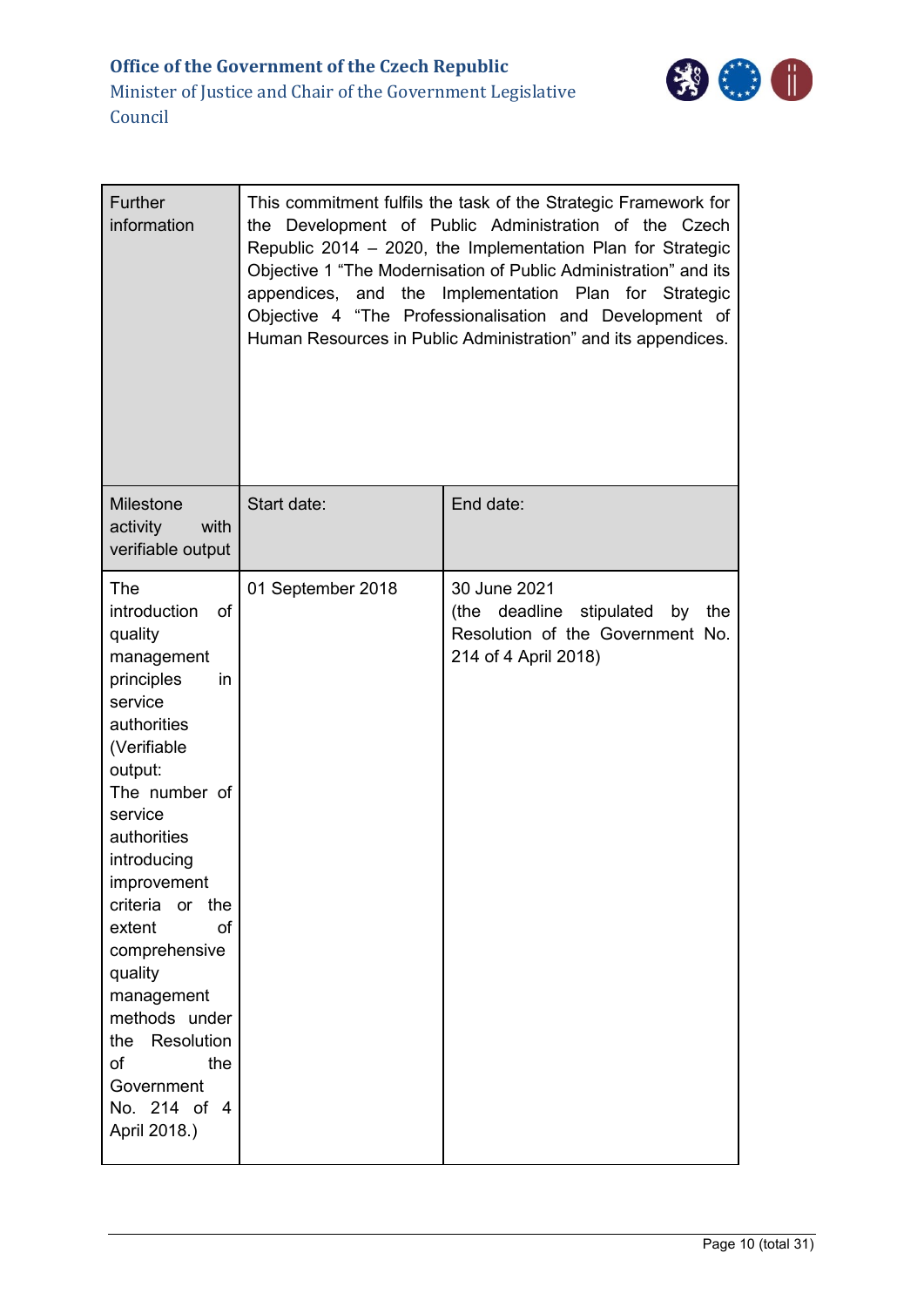

| <b>Contact information</b>        |                                                                                                                                |                                                                                                                                                                                                                                                                                                                                                                                                                                                                |  |
|-----------------------------------|--------------------------------------------------------------------------------------------------------------------------------|----------------------------------------------------------------------------------------------------------------------------------------------------------------------------------------------------------------------------------------------------------------------------------------------------------------------------------------------------------------------------------------------------------------------------------------------------------------|--|
| implementing agency               | Name of the responsible person from the                                                                                        | Ing. Štěpánka Cvejnová                                                                                                                                                                                                                                                                                                                                                                                                                                         |  |
| Role, Department                  |                                                                                                                                | Head of the Office of the Deputy Minister of the<br>Interior for the Civil Service and Project Director,<br>Ministry of the Interior                                                                                                                                                                                                                                                                                                                           |  |
| Email and telephone               |                                                                                                                                | stepanka.cvejnova@mvcr.cz, +420 974 818 201                                                                                                                                                                                                                                                                                                                                                                                                                    |  |
| Other<br>stakeholders<br>involved | stakeholders<br><b>State</b><br>involved                                                                                       | The service authorities defined by the Act No.<br>234/2014 Coll., on the Civil Service, with the<br>exception of the Office for Personal Data<br>Protection and the Czech Telecommunication<br>Office. Based on their own requests, these<br>authorities are not subject to the Resolution of<br>the Government No. 275 of 10 April 2017, in<br>which the Government approved the Methods<br>Introducing<br>Management<br>Service<br>for<br>in<br>Authorities. |  |
|                                   | Non-state<br>non-profit<br>organisations,<br>the<br>private<br>sector,<br>international<br>organisations,<br>working<br>groups | Not applicable.                                                                                                                                                                                                                                                                                                                                                                                                                                                |  |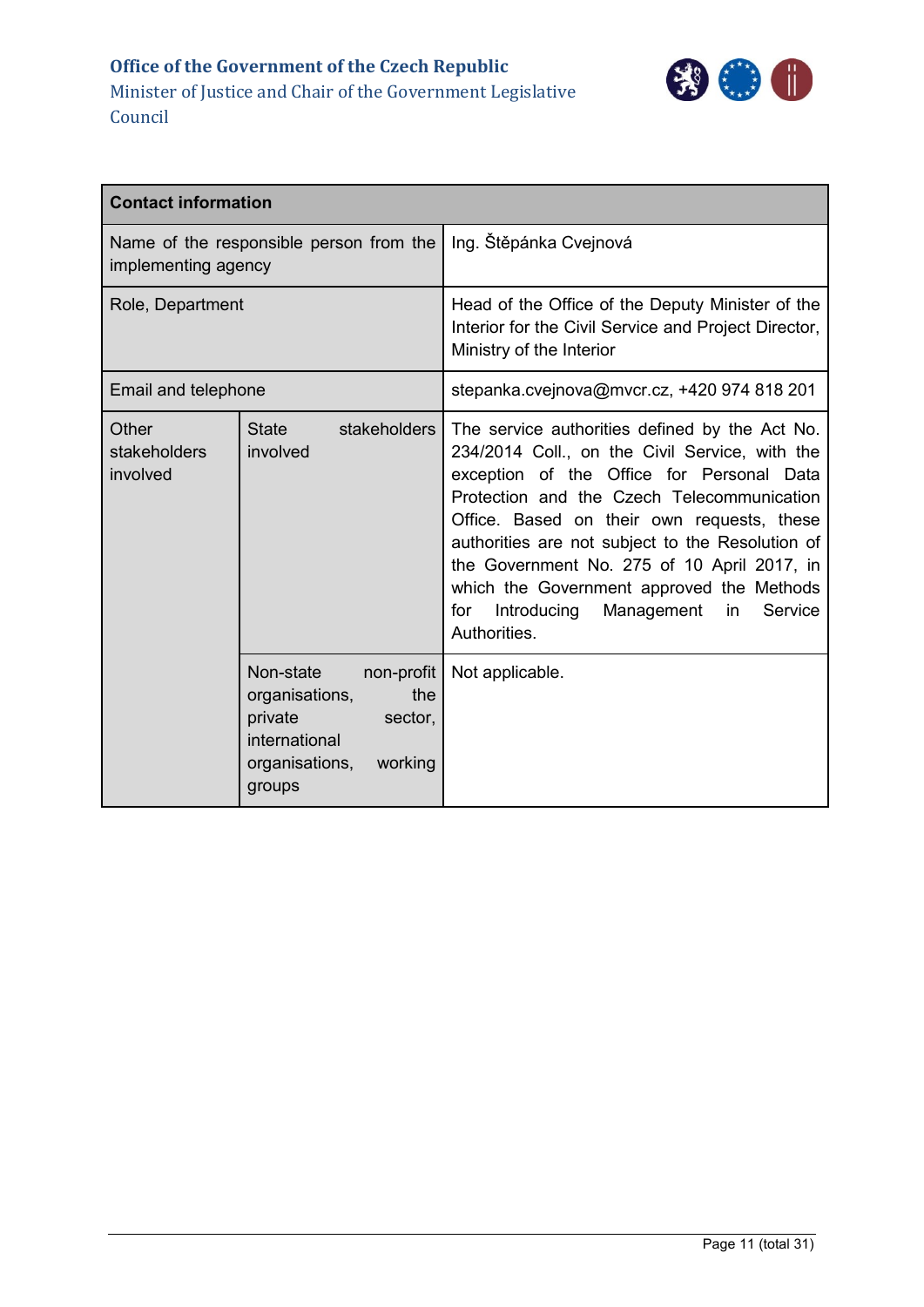

### <span id="page-11-0"></span>**4.2 Topic: Open justice and the fight against corruption**

<span id="page-11-1"></span>

| 4.2.1<br>Improving the annual statistical report of the Czech judiciary                                                           |                                                                                                                                                                                                                                                                                                                                                                                                                                                                                                                                                                                                      |                 |  |  |
|-----------------------------------------------------------------------------------------------------------------------------------|------------------------------------------------------------------------------------------------------------------------------------------------------------------------------------------------------------------------------------------------------------------------------------------------------------------------------------------------------------------------------------------------------------------------------------------------------------------------------------------------------------------------------------------------------------------------------------------------------|-----------------|--|--|
| Start and end date of commitment: 1 September 2018 - 31 August 2020                                                               |                                                                                                                                                                                                                                                                                                                                                                                                                                                                                                                                                                                                      |                 |  |  |
| Lead implementing agency                                                                                                          | Ministry of Justice                                                                                                                                                                                                                                                                                                                                                                                                                                                                                                                                                                                  |                 |  |  |
| <b>Description of the commitment</b>                                                                                              |                                                                                                                                                                                                                                                                                                                                                                                                                                                                                                                                                                                                      |                 |  |  |
| Which public problem will be<br>resolved<br>this<br>by<br>commitment?                                                             | In the past, the statistical data on the operation of the Czech<br>courts was just a row in the basic statistical information with<br>no further breakdown. The first statistical annual report in<br>which the published data were analysed and interpreted was<br>issued in 2017. The decision was taken to publish such a<br>report every year.                                                                                                                                                                                                                                                   |                 |  |  |
| What is the commitment?                                                                                                           | The annual report published in 2018 contains significantly<br>more information than the previous report. However, the<br>Ministry of Justice undertakes to accept suggestions for<br>further<br>improvements following publication, both<br>from<br>professionals and the lay public (the technical form of this<br>consultation is still to be clarified). The commitment's<br>objective is to support access to justice and greater<br>transparency in the Czech judiciary, so that the statistical<br>report can also reflect the information required by the public<br>on the course of justice. |                 |  |  |
| How will the commitment<br>contribute to solving a public<br>problem?                                                             | Thanks to public feedback, the Czech judiciary's statistical<br>report will in future be more reflective of the real need for<br>information on the part of the professional and lay public.                                                                                                                                                                                                                                                                                                                                                                                                         |                 |  |  |
| How does the commitment<br>relate to OGP values?                                                                                  | This commitment will improve the quality of information<br>published and the transparency of the Czech judiciary. It<br>reflects the needs of professionals and the wider public.                                                                                                                                                                                                                                                                                                                                                                                                                    |                 |  |  |
| Further information                                                                                                               |                                                                                                                                                                                                                                                                                                                                                                                                                                                                                                                                                                                                      |                 |  |  |
| with<br>Milestone<br>activity<br>verifiable output                                                                                | Start date:                                                                                                                                                                                                                                                                                                                                                                                                                                                                                                                                                                                          | End date:       |  |  |
| Collection<br>of<br>suggestions,<br>including<br>choice<br><b>of</b><br>a<br>collection method, for the<br>annual report for 2017 | 01 September 2018                                                                                                                                                                                                                                                                                                                                                                                                                                                                                                                                                                                    | 31 January 2019 |  |  |
| Continuous<br>publication<br>of                                                                                                   | 01 January 2019                                                                                                                                                                                                                                                                                                                                                                                                                                                                                                                                                                                      | 30 April 2019   |  |  |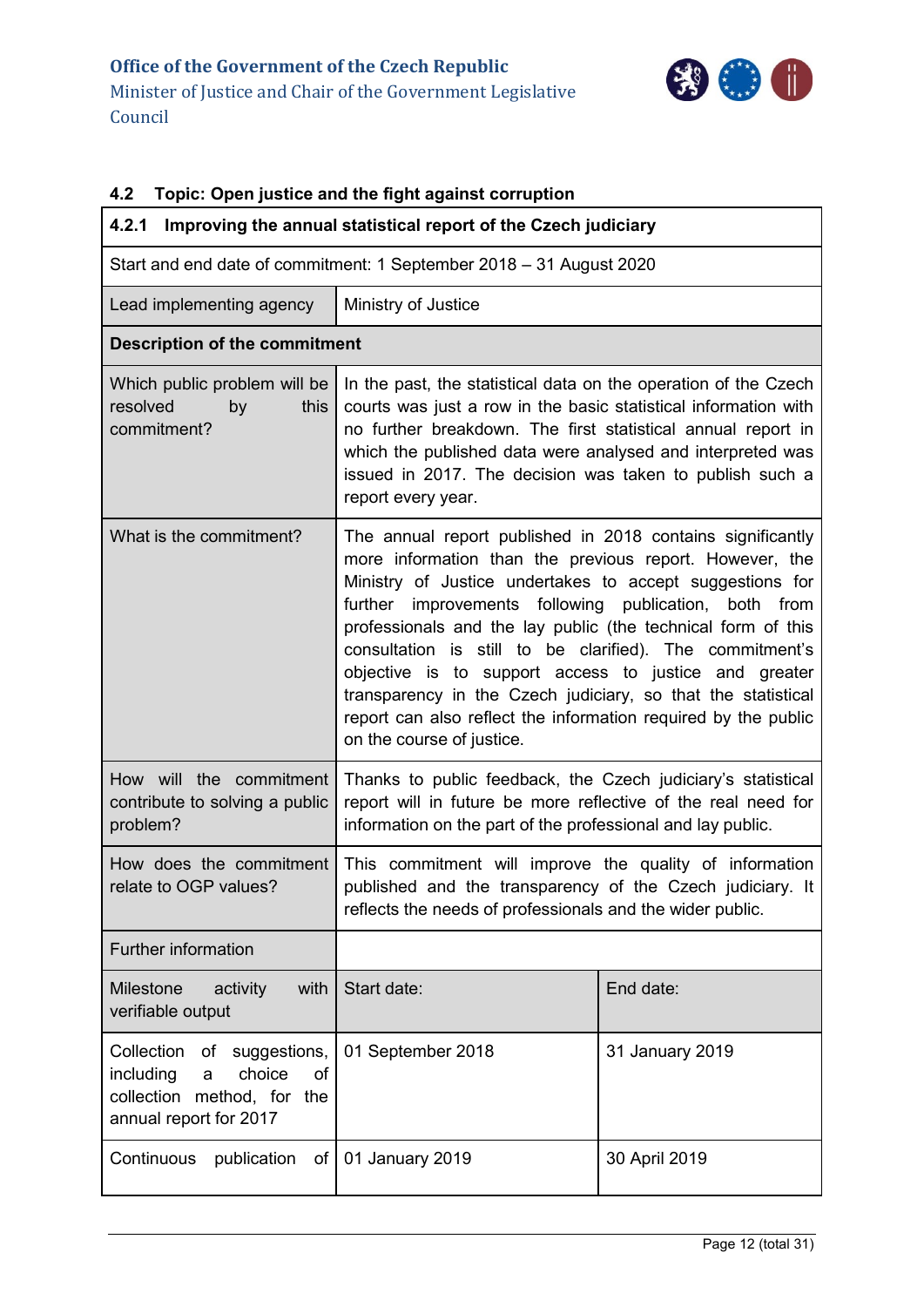

| suggestions and reactions to<br>them                                                                                             |                                                                                                                                |                                                                           |                 |
|----------------------------------------------------------------------------------------------------------------------------------|--------------------------------------------------------------------------------------------------------------------------------|---------------------------------------------------------------------------|-----------------|
| Collection<br>of suggestions,<br>including<br>the<br>choice<br><b>of</b><br>collection method, for the<br>annual report for 2018 |                                                                                                                                | 01 September 2019                                                         | 31 January 2020 |
| Continuous<br>them                                                                                                               | publication<br>of<br>suggestions and reactions to                                                                              | 01 January 2020                                                           | 30 April 2020   |
| <b>Contact information</b>                                                                                                       |                                                                                                                                |                                                                           |                 |
| person<br>implementing agency                                                                                                    | Name of the responsible<br>from<br>the                                                                                         | Bc. David Pánek                                                           |                 |
| Role, Department                                                                                                                 |                                                                                                                                | Head of the Judicial Analysis and Statistics Unit, Ministry of<br>Justice |                 |
| Email and telephone                                                                                                              |                                                                                                                                | DPanek@msp.justice.cz, +420 221 997 367                                   |                 |
| Other<br><b>State</b><br>stakeholders<br>stakeholders<br>involved<br>involved                                                    |                                                                                                                                | Not applicable.                                                           |                 |
|                                                                                                                                  | Non-state<br>non-profit<br>organisations,<br>the<br>private<br>sector.<br>international<br>organisations,<br>working<br>groups | Not applicable.                                                           |                 |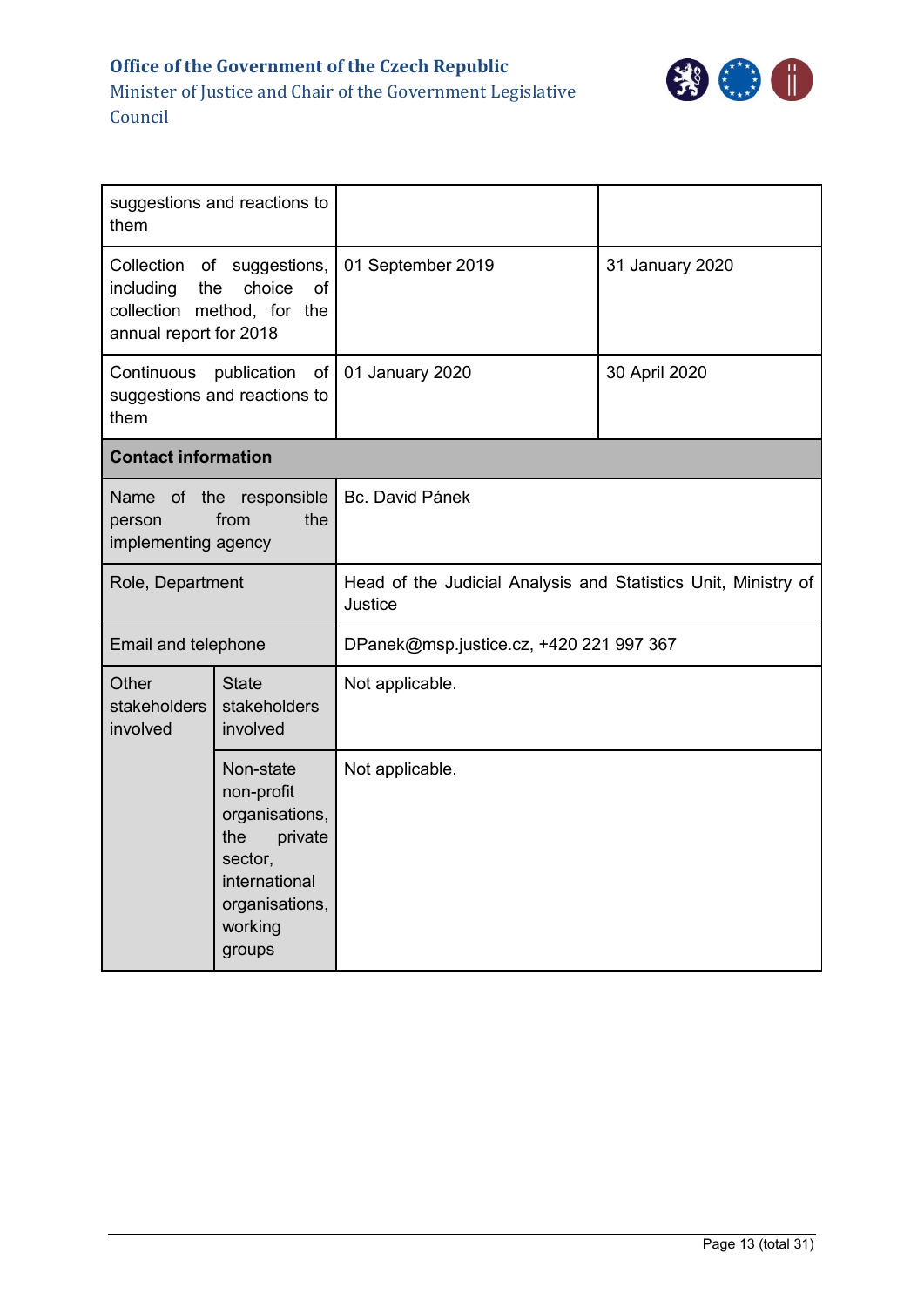

<span id="page-13-0"></span>

| 4.2.2 Publishing the decisions of lower courts                        |                                                                                                                                                                                                                                                                                                                                                                                                                                                                                                                                                                                                                                                                                  |  |  |
|-----------------------------------------------------------------------|----------------------------------------------------------------------------------------------------------------------------------------------------------------------------------------------------------------------------------------------------------------------------------------------------------------------------------------------------------------------------------------------------------------------------------------------------------------------------------------------------------------------------------------------------------------------------------------------------------------------------------------------------------------------------------|--|--|
| Start and end date of commitment: 1 September 2018 - 31 August 2020   |                                                                                                                                                                                                                                                                                                                                                                                                                                                                                                                                                                                                                                                                                  |  |  |
| Lead implementing agency                                              | Ministry of Justice                                                                                                                                                                                                                                                                                                                                                                                                                                                                                                                                                                                                                                                              |  |  |
| <b>Description of the commitment</b>                                  |                                                                                                                                                                                                                                                                                                                                                                                                                                                                                                                                                                                                                                                                                  |  |  |
| Which public problem will be<br>resolved<br>this<br>by<br>commitment? | The decisions of lower courts are not currently sufficiently<br>transparent in the Czech Republic, since the public and the<br>courts themselves do not have access to the database of all<br>court decisions. Publishing all court decisions in anonymised<br>form will reinforce the unity of the judiciary and increase the<br>transparency of court decision-making. Currently only the<br>three highest courts publish their decisions. It is necessary to<br>support greater transparency in the whole decision-making<br>process in the court system, and to make it accessible to the<br>public in a suitable form, along with the option of searching<br>the decisions. |  |  |
| What is the commitment?                                               | The publication (disclosure) of the texts of the final and<br>enforceable decisions of the high, regional and district courts<br>in electronic format (online).                                                                                                                                                                                                                                                                                                                                                                                                                                                                                                                  |  |  |
| How will the commitment<br>contribute to solving a public<br>problem? | Publishing the decisions of lower courts will lead to reinforced,<br>supported access to justice and increased transparency in<br>court decision-making. Even though the Czech Republic does<br>not have the system of precedent, publishing all court<br>decisions will reinforce the principle of consistency in court<br>decision-making and legitimate expectations.                                                                                                                                                                                                                                                                                                         |  |  |
| How does the commitment<br>relate to OGP values?                      | The commitment meets the basic OGP values (principles):<br>access to information (transparency)<br>civil participation<br>-<br>accountability (the implementation of the highest quality<br>standards in the Civil Service)<br>technology and innovation.<br>The commitment meets 2 of the 3 OGP Grand Challenges:<br>improving public services (justice)<br>increasing public integrity.                                                                                                                                                                                                                                                                                        |  |  |
| Further information                                                   | Link to other government programmes:<br>This commitment is directly linked to the government strategy<br>"The Departmental eJustice Development Strategy for 2016 -<br>2020", adopted by the Government's Resolution No. 505 of                                                                                                                                                                                                                                                                                                                                                                                                                                                  |  |  |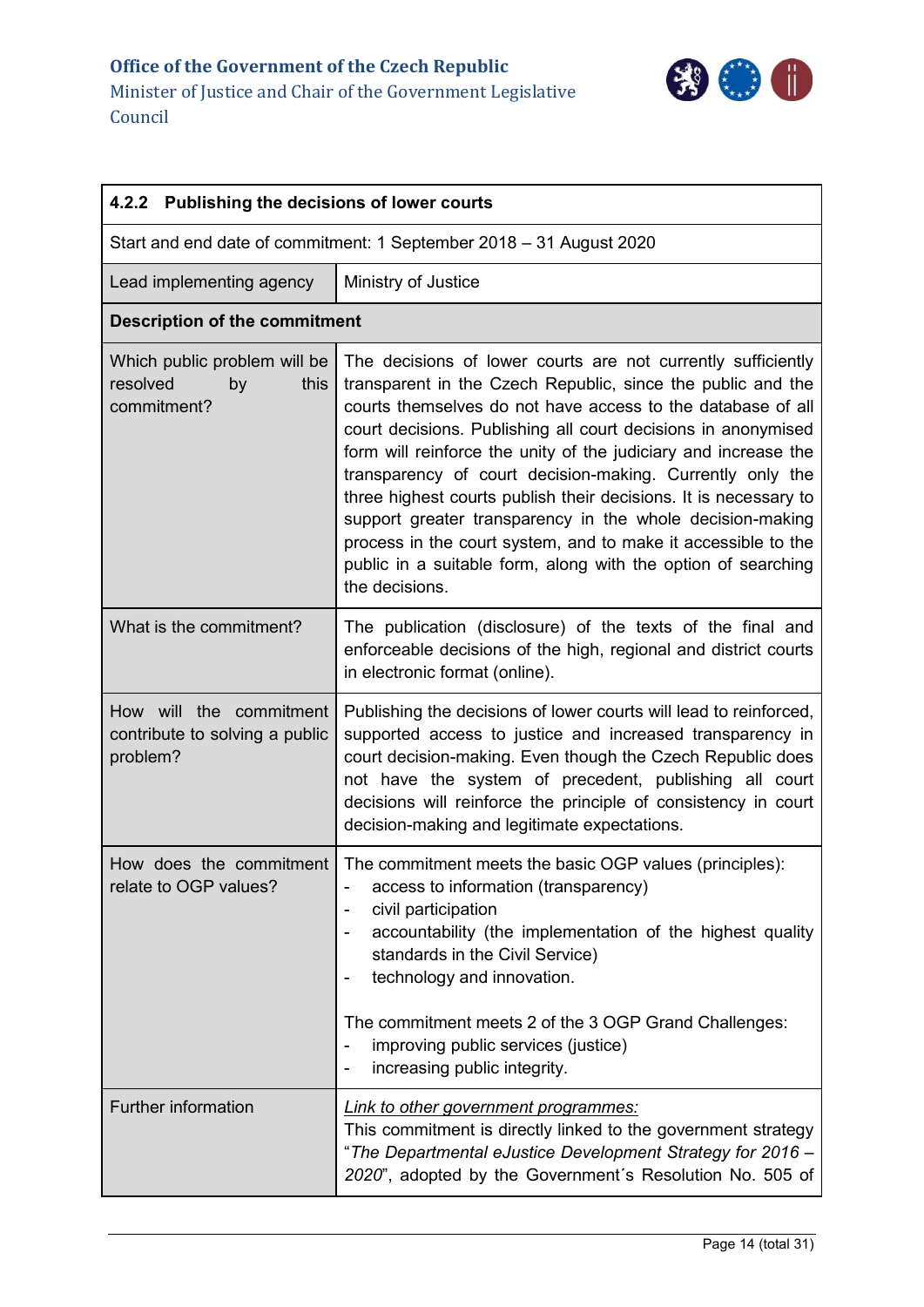

| 8 June 2016 (supplemented and revised by the Government's<br>Resolution No. 170 of 14 March 2018).<br>The strategy's objective is the further development of<br>electronic justice (see point 1.2). One of the specific eJustice<br>strategic objectives is Strategic Objective 4.2 - "Form - to<br>enable easy and pleasant communication with participants in<br>the process, the public and other local authorities performing<br>some state functions, including improving the quality and<br>extending the scope of information provided".<br>This strategic objective has 7 specific targets. One of the<br>specific targets is no 4.2.7, under the name "Providing<br>information on court decisions". |
|---------------------------------------------------------------------------------------------------------------------------------------------------------------------------------------------------------------------------------------------------------------------------------------------------------------------------------------------------------------------------------------------------------------------------------------------------------------------------------------------------------------------------------------------------------------------------------------------------------------------------------------------------------------------------------------------------------------|
| Link to other relevant plans, such as the national anti-<br>corruption strategy:<br>The commitment may also partially fulfil the tasks arising from<br>other government missions and strategies, such as action<br>plans for the fight against corruption or missions relating to<br>open data.                                                                                                                                                                                                                                                                                                                                                                                                               |
| Other sources:<br>Failure to meet the obligation to publish selected decisions is<br>also noted in the Ombudsman's Annual Report for 2016 (see<br>page 57 of the report).<br>The problem further resonates in the professional press or<br>general news publications (media).<br>Foreign benchmarks:<br>The electronic Slov-lex system of the Ministry of Justice of the<br>Slovak Republic containing all final and binding court<br>decisions.                                                                                                                                                                                                                                                              |
| Professional literature:<br>Korbel, F. – Melzer, F. Společenské a právní základy<br>zveřejňování judikatury a způsoby jeho realizace. Právní<br>rozhledy, 2011, no 9, pp. 1-7.<br>Králík, L. Hromadné zveřejňování soudních rozhodnutí (in<br>$\bullet$<br>press).<br>Králík, L. Tvorba a publikace judikatury. Právník, 2018, no<br>4, pp. 320-332.<br>Králík, L. Publikace judikatury v USA. Právník, 2018, no 2,<br>pp. 131-142.<br>Králík, L. Citace judikatury. Právník, 2017, no 1, pp. 60-<br>65.                                                                                                                                                                                                      |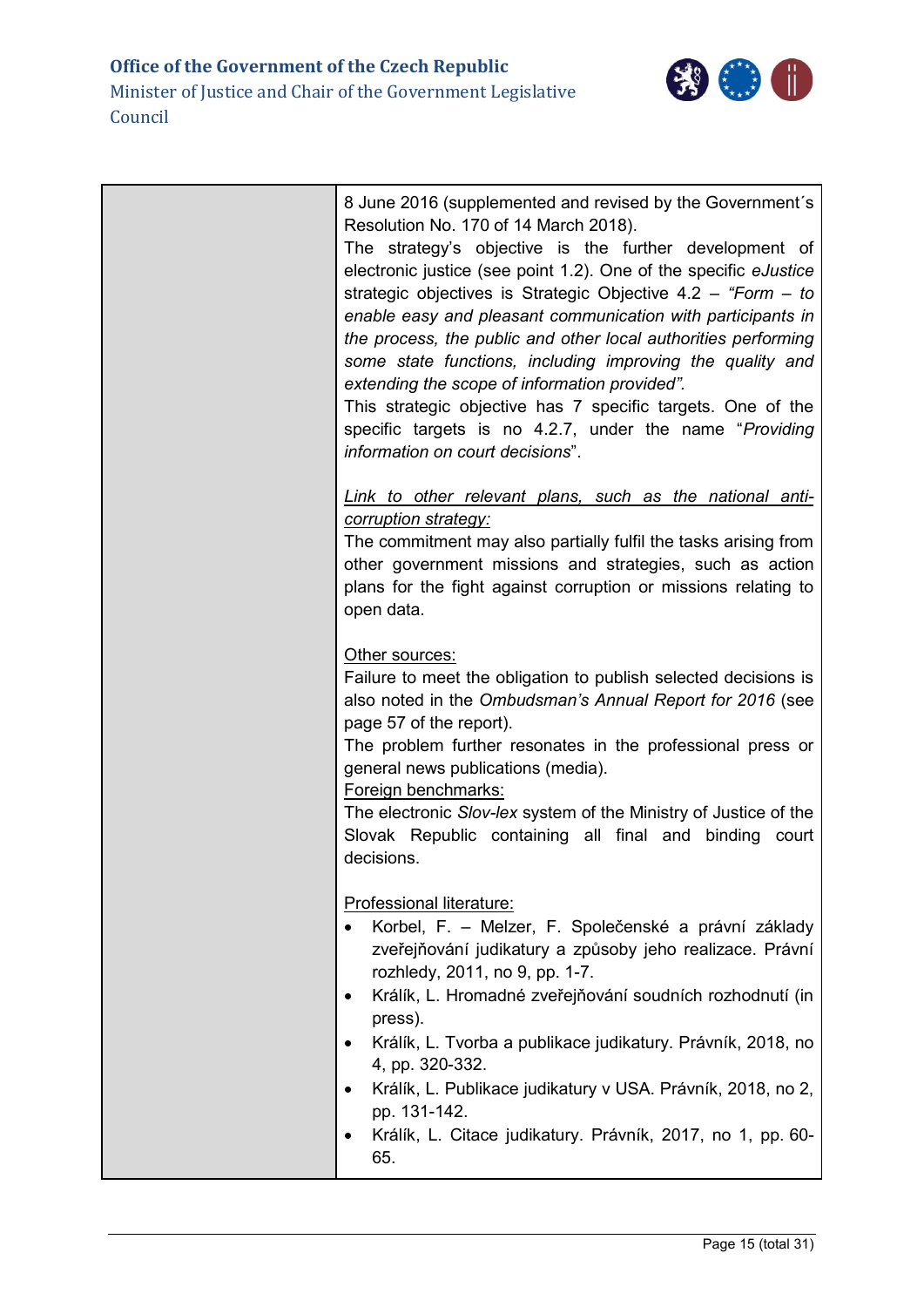

|                                       |                                                                                                                                | Králík, L. Soudní rozhodnutí versus judikát a jejich<br>zveřejňování. In: sborník příspěvků z konference Weyrův<br>právní teorie,<br>Brno: PF MU, 2015,<br>online:<br>den<br>www.pravniprostor.cz. |                  |  |  |
|---------------------------------------|--------------------------------------------------------------------------------------------------------------------------------|----------------------------------------------------------------------------------------------------------------------------------------------------------------------------------------------------|------------------|--|--|
| <b>Milestone</b><br>verifiable output | activity<br>with                                                                                                               | Start date:                                                                                                                                                                                        | End date:        |  |  |
| Creation of an anonymiser             |                                                                                                                                |                                                                                                                                                                                                    | 31 December 2018 |  |  |
| one judicial agenda                   | Publication of judgments in                                                                                                    |                                                                                                                                                                                                    | 31 December 2020 |  |  |
| <b>Contact information</b>            |                                                                                                                                |                                                                                                                                                                                                    |                  |  |  |
| person<br>implementing agency         | Name of the responsible<br>from<br>the                                                                                         | Dominik Divák                                                                                                                                                                                      |                  |  |  |
| Role, Department                      |                                                                                                                                | Assistant Deputy Minister for Management of the Economic<br>Section                                                                                                                                |                  |  |  |
| Email and telephone                   |                                                                                                                                | DDivak@msp.justice.cz, +420 737 244 230                                                                                                                                                            |                  |  |  |
| Other<br>stakeholders<br>involved     | <b>State</b><br>stakeholders<br>involved                                                                                       | Not applicable.                                                                                                                                                                                    |                  |  |  |
|                                       | Non-state<br>non-profit<br>organisations,<br>private<br>the<br>sector,<br>international<br>organisations,<br>working<br>groups | Not applicable.                                                                                                                                                                                    |                  |  |  |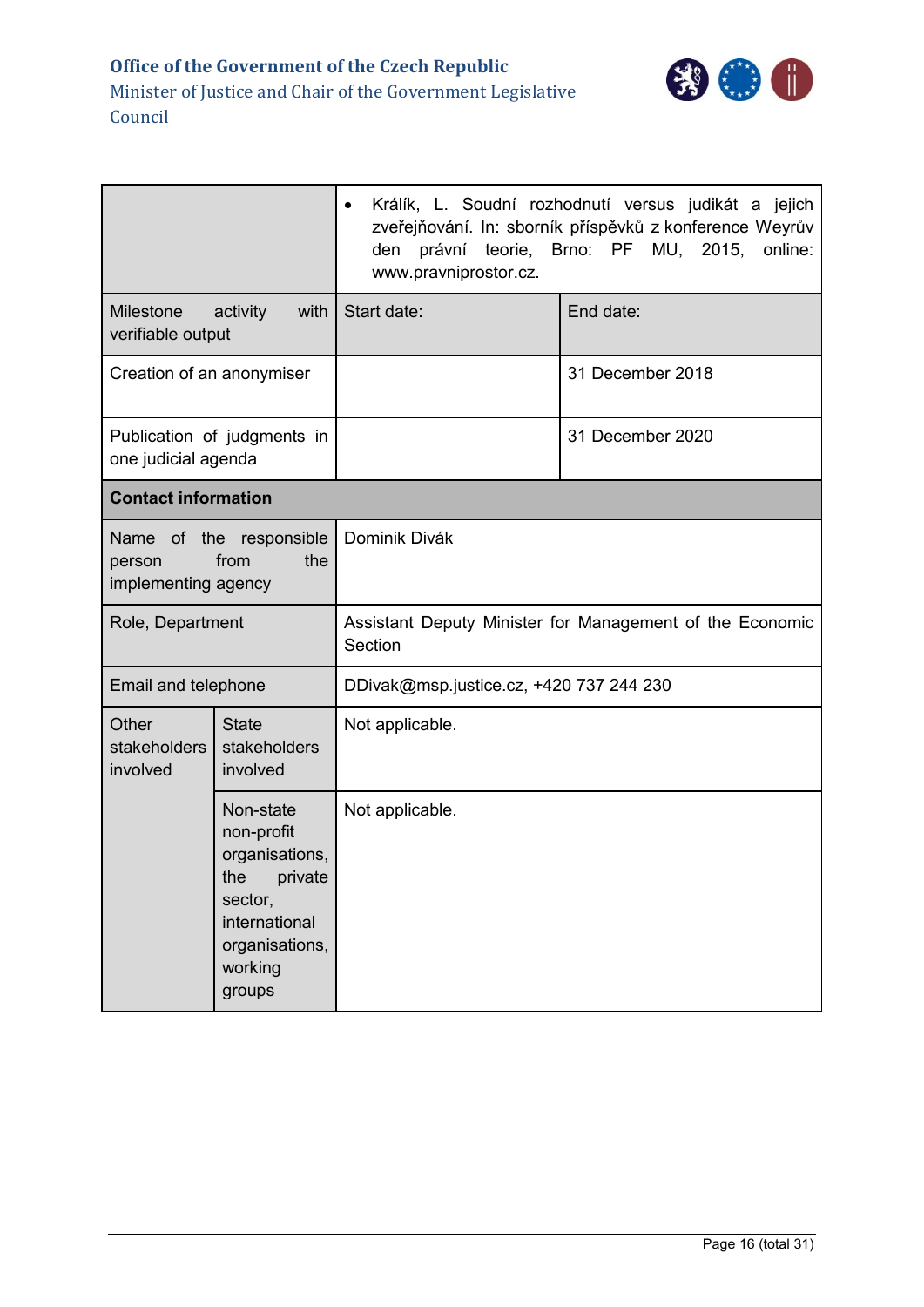

<span id="page-16-0"></span>

| 4.2.3 Raising awareness of the issue of whistle-blowers on illegal activity |                                                                                                                                                                                                                                                                                                                                                                                                                                                                                                                                                                                                                                                                                                                                                                                                                                                                                                                                                                                                                                                               |  |  |  |
|-----------------------------------------------------------------------------|---------------------------------------------------------------------------------------------------------------------------------------------------------------------------------------------------------------------------------------------------------------------------------------------------------------------------------------------------------------------------------------------------------------------------------------------------------------------------------------------------------------------------------------------------------------------------------------------------------------------------------------------------------------------------------------------------------------------------------------------------------------------------------------------------------------------------------------------------------------------------------------------------------------------------------------------------------------------------------------------------------------------------------------------------------------|--|--|--|
|                                                                             | Start and end date of commitment: 1 September 2018 - 31 December 2021                                                                                                                                                                                                                                                                                                                                                                                                                                                                                                                                                                                                                                                                                                                                                                                                                                                                                                                                                                                         |  |  |  |
| Lead implementing agency                                                    | Office of the Government of the Czech Republic                                                                                                                                                                                                                                                                                                                                                                                                                                                                                                                                                                                                                                                                                                                                                                                                                                                                                                                                                                                                                |  |  |  |
| <b>Description of the commitment</b>                                        |                                                                                                                                                                                                                                                                                                                                                                                                                                                                                                                                                                                                                                                                                                                                                                                                                                                                                                                                                                                                                                                               |  |  |  |
| Which public problem will be<br>resolved<br>by<br>this<br>commitment?       | A somewhat negative attitude persists in the Czech Republic<br>towards individuals who, in the public interest and under<br>specified conditions, make a reliable notification of suspected<br>illegal activity (not necessarily a criminal offence) of which<br>they have learned in the course of their employment in<br>particular.<br>These individuals face not just an inconsistent reaction from<br>those around them, but also often labour-law-related<br>sanctions from their employers, such as bullying, harassment<br>and other pathological phenomena in the workplace.<br>However, these practices also mean that society retains a<br>fear of the negative consequences of such actions, though<br>they are highly desirable from the perspective of public<br>interest.<br>The response of EU member states to the negative<br>phenomena linked to whistle-blowing<br>resulted<br>in<br>the<br>submission of a draft directive of the European Parliament<br>and Council on the protection of persons reporting on<br>breaches of Union law. |  |  |  |
| What is the commitment?                                                     | The objective is to support a change in the perception of<br>whistle-blowers, to enhance appreciation of their social role,<br>and at the same time, to inspire whistle-blowers themselves<br>not to be afraid to draw attention to illegal activity, to give<br>them knowledge of what protection is available to them and of<br>whom they can turn to in case of need. Given the difficulties<br>and necessarily gradual nature of the process of changing<br>society's attitudes, this is a long-term campaign exceeding the<br>by one action plan. As part of the<br>period covered<br>this commitment, the<br>implementation<br>of<br>legislative<br>development of the draft directive of the European Parliament<br>and Council on the protection of persons reporting on<br>breaches of Union law will be reflected, among other things,<br>as will the course of the legislative process for the draft<br>national legislation on the protection of whistle-blowers in the<br>Czech Republic.                                                        |  |  |  |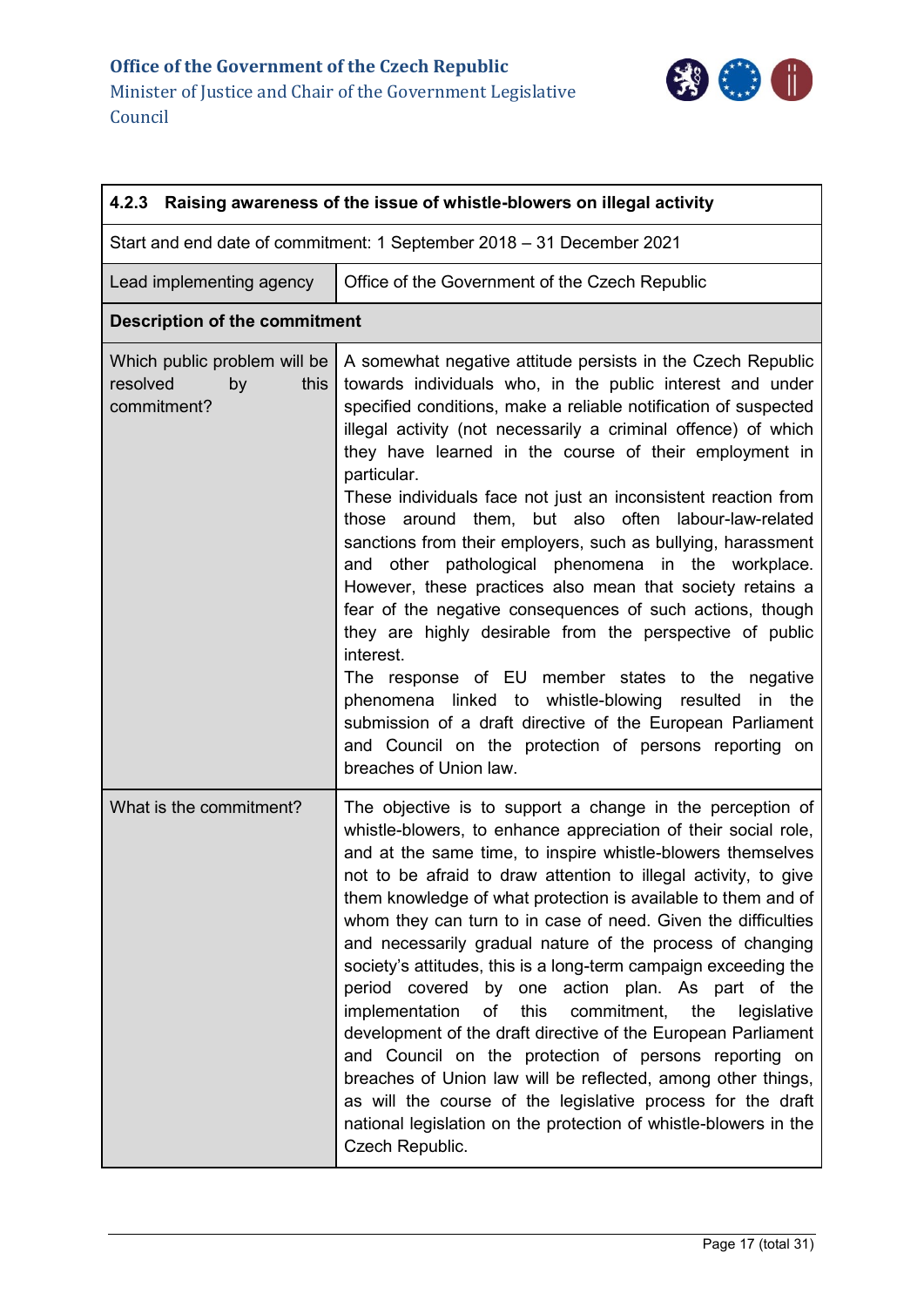

| How will the commitment<br>contribute to solving a public<br>problem?                                                 | For both professionals and the lay public, campaigns will be<br>organised focussing on various aspects of the whistle-blowing<br>problem, with the objective of raising awareness both of the<br>whistle-blowers themselves and of employers and the<br>relevant public authorities, and supporting the creation of an<br>environment in which the reporting of illegal activities is<br>neither punished nor stigmatised. Attention will also be paid to<br>explaining the role and importance of reporting illegal<br>activities, with an attempt to shift perception of this activity as<br>a positive thing beneficial to society as a whole, in a campaign<br>with the involvement of real whistle-blowers.                                             |                  |
|-----------------------------------------------------------------------------------------------------------------------|--------------------------------------------------------------------------------------------------------------------------------------------------------------------------------------------------------------------------------------------------------------------------------------------------------------------------------------------------------------------------------------------------------------------------------------------------------------------------------------------------------------------------------------------------------------------------------------------------------------------------------------------------------------------------------------------------------------------------------------------------------------|------------------|
| How does the commitment<br>relate to OGP values?                                                                      | The commitment relates to the values of transparency, civil<br>participation and public accountability, since it will provide<br>more information on the issue of reporting illegal activities to<br>all relevant stakeholders and improve the clarity and<br>accessibility of this information. The commitment will improve<br>conditions for the active operation of civil society, of which<br>whistle-blowers are an integral part, and<br>by shifting<br>perceptions of reporting illegal activities as an action<br>beneficial to society, it will create the conditions to increase<br>the number of activities reported and correspondingly reduce<br>space for corruption, leading<br>efficient<br>to<br>the<br>more<br>management of state assets. |                  |
| <b>Further information</b>                                                                                            | The commitment is part of a wider spectrum of government<br>anti-corruption activities enshrined in strategic government<br>anti-corruption documents and it will contribute to meeting the<br>Czech Republic's international commitments (to the OECD,<br>for example).                                                                                                                                                                                                                                                                                                                                                                                                                                                                                     |                  |
| Milestone<br>activity<br>with<br>verifiable output                                                                    | Start date:                                                                                                                                                                                                                                                                                                                                                                                                                                                                                                                                                                                                                                                                                                                                                  | End date:        |
| Organisation<br>of<br>events<br>(workshops,<br>seminars,<br>training) on the problem of<br>protecting whistle-blowers | 01 September 2018                                                                                                                                                                                                                                                                                                                                                                                                                                                                                                                                                                                                                                                                                                                                            | 31 December 2021 |
| Awareness campaign on the<br>of reporters<br>problem<br>of<br>illegal activities                                      | 01 September 2018                                                                                                                                                                                                                                                                                                                                                                                                                                                                                                                                                                                                                                                                                                                                            | 31 December 2021 |
| Drawing up a comparative<br>analysis                                                                                  | 01 September 2018                                                                                                                                                                                                                                                                                                                                                                                                                                                                                                                                                                                                                                                                                                                                            | 31 December 2021 |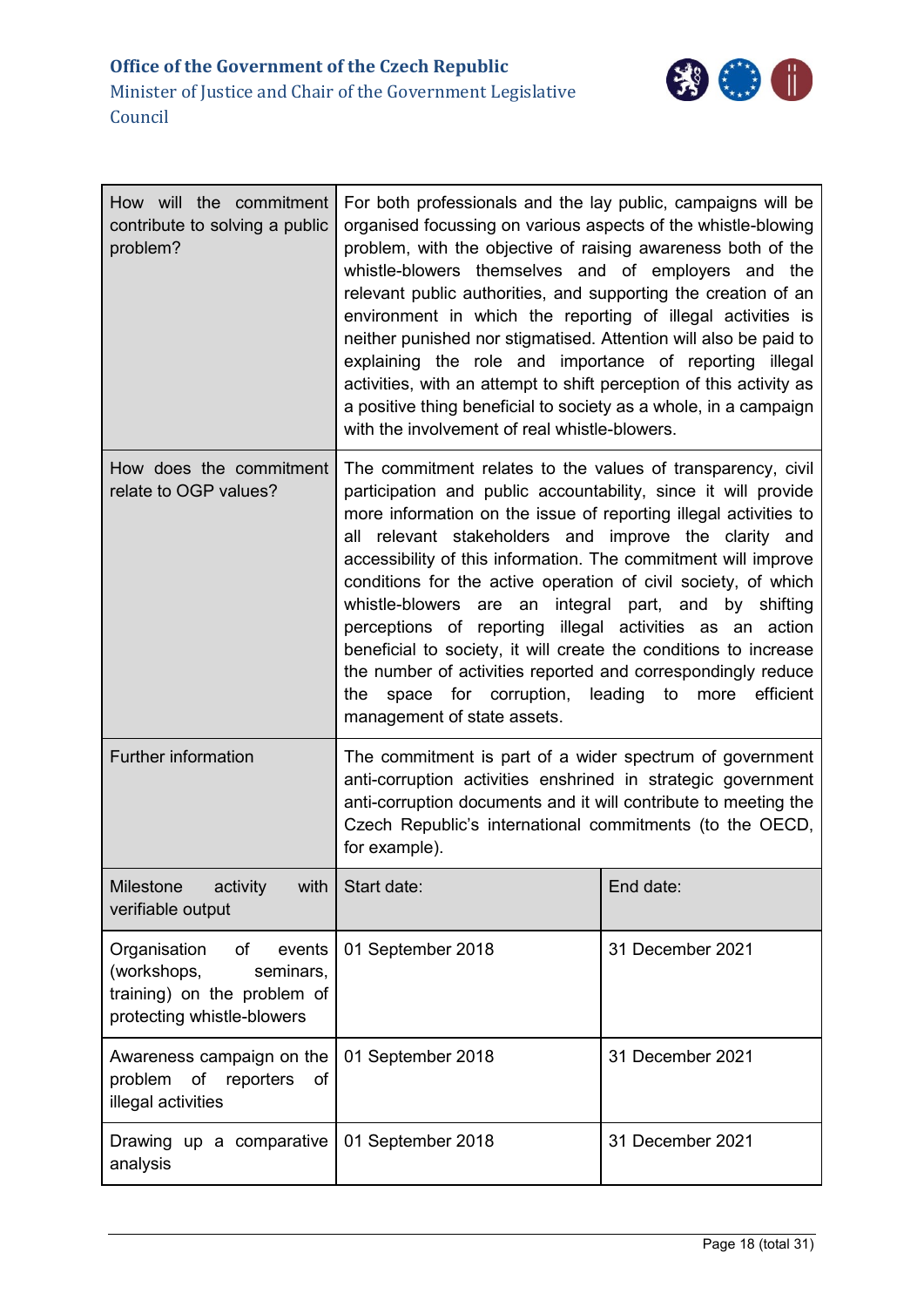

| <b>Contact information</b>                                              |                                                                                                                                |                                                     |  |
|-------------------------------------------------------------------------|--------------------------------------------------------------------------------------------------------------------------------|-----------------------------------------------------|--|
| Name of the responsible<br>the<br>from<br>person<br>implementing agency |                                                                                                                                | Mgr. Kateřina Slezáková                             |  |
| Role, Department                                                        |                                                                                                                                | Director of Regulatory Impact Assessment Department |  |
| Email and telephone                                                     |                                                                                                                                | slezakova.katerina@vlada.cz, +420 224 002 482       |  |
| Other<br>stakeholders<br>involved                                       | <b>State</b><br>stakeholders<br>involved                                                                                       | Ministry of Justice of the Czech Republic           |  |
|                                                                         | Non-state<br>non-profit<br>organisations,<br>private<br>the<br>sector,<br>international<br>organisations,<br>working<br>groups | Not applicable.                                     |  |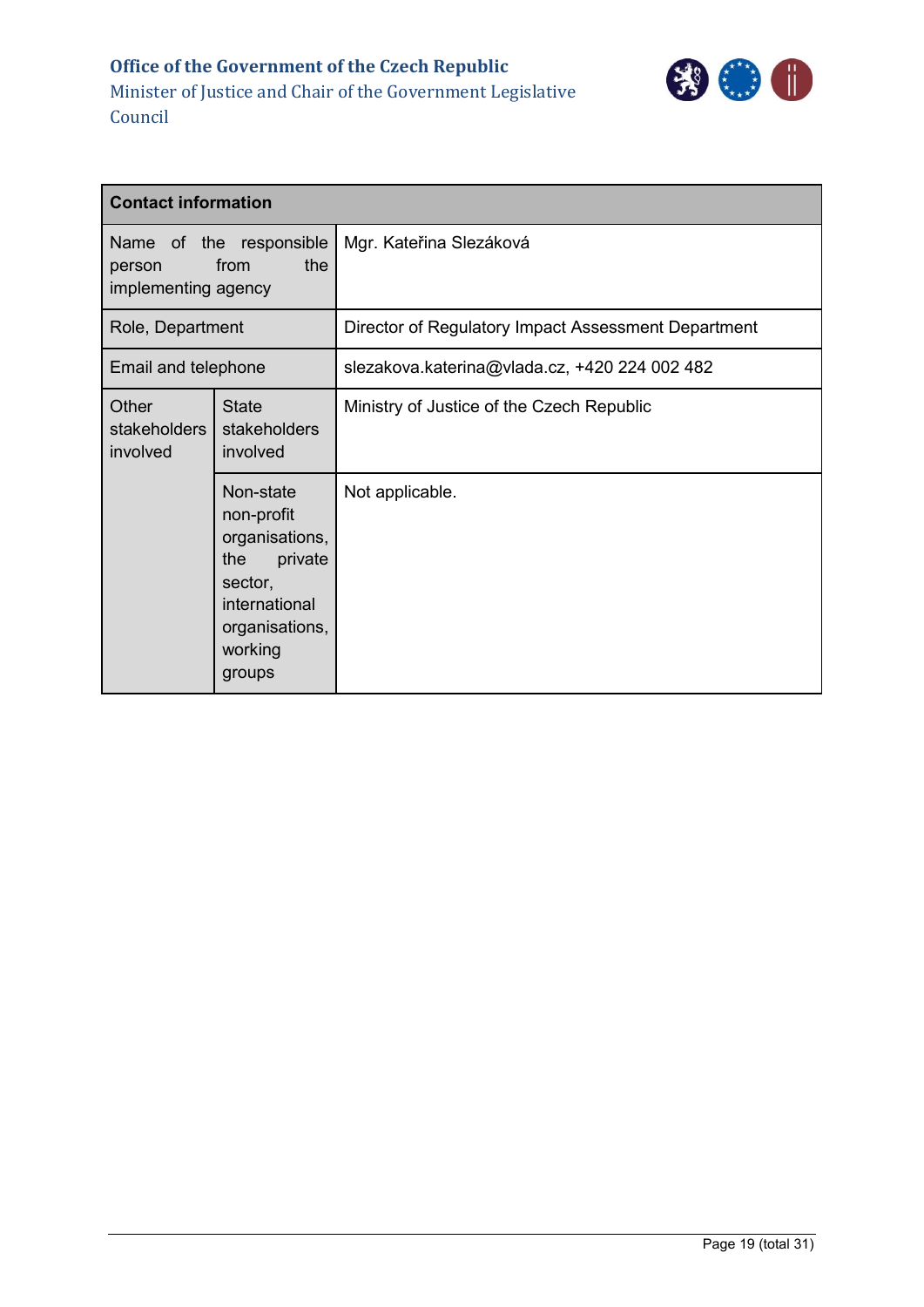

### <span id="page-19-0"></span>**4.3 Topic: Open education**

<span id="page-19-2"></span><span id="page-19-1"></span>

| 4.3.1<br>Open data on education and the education system              |                                                                                                                                                                                                                                                                                                                                                                                                                                                                                                                                                                                                                                                                                                                                                                                                                                                                                                                                                                                  |  |  |
|-----------------------------------------------------------------------|----------------------------------------------------------------------------------------------------------------------------------------------------------------------------------------------------------------------------------------------------------------------------------------------------------------------------------------------------------------------------------------------------------------------------------------------------------------------------------------------------------------------------------------------------------------------------------------------------------------------------------------------------------------------------------------------------------------------------------------------------------------------------------------------------------------------------------------------------------------------------------------------------------------------------------------------------------------------------------|--|--|
| Start and end date of commitment: 1 September 2018 - 31 December 2020 |                                                                                                                                                                                                                                                                                                                                                                                                                                                                                                                                                                                                                                                                                                                                                                                                                                                                                                                                                                                  |  |  |
| Lead implementing agency                                              | Ministry of Education, Youth and Sports                                                                                                                                                                                                                                                                                                                                                                                                                                                                                                                                                                                                                                                                                                                                                                                                                                                                                                                                          |  |  |
| <b>Description of the commitment</b>                                  |                                                                                                                                                                                                                                                                                                                                                                                                                                                                                                                                                                                                                                                                                                                                                                                                                                                                                                                                                                                  |  |  |
| Which public problem will be<br>resolved<br>this<br>by<br>commitment? | The Ministry of Education, Youth and Sports will itself, or via<br>its subordinate organisations, combine data on education and<br>the education system. At the same time, the Ministry will hold<br>several public registers, in particular the core Register of<br>Schools and School Facilities, the Register of Legal Persons<br>and the Register of Universities and Accredited Programmes<br>of Study. These data, which are primarily used to parametrise<br>education policy or finance the entire education system,<br>currently represent a significant information potential for<br>professionals and the wider public. Although the data in<br>aggregated form are largely publicly accessible, or rather<br>provided in individual form by the minister on public request,<br>they are not, with exceptions, published as open data, which<br>frequently causes a great administrative burden both to the<br>applicant and to the data administrator (provider).    |  |  |
| What is the commitment?                                               | The Ministry of Education, Youth and Sports is implementing<br>the MEYS Departmental Information System Project (MEYS<br>DIS), where one of the key objectives is to ensure the<br>publication of public data in accordance with the OpenData<br>principle. This primarily concerns data on schools and school<br>facilities held in the Schools Register/ Register of Universities,<br>but also data describing their predominantly quantitative<br>attributes - current numbers of schools / school facilities, their<br>workers – i.e., both teaching and non-teaching staff, children /<br>pupils / students, classes / departments / groups, equipment<br>etc. Other departmental organisations under the direct aegis<br>of the Ministry that hold data more qualitative in nature are<br>also involved in the MEYS DIS concept. The commitment is<br>therefore to ensure this publication and to automate the<br>activities which will continuously update the open data. |  |  |
| How will the commitment<br>contribute to solving a public<br>problem? | The publication of public data in open format will enable the<br>easier and administratively undemanding (and therefore much<br>wider) use not just by the citizen-end user, but also, for<br>example, by institutions engaging in education science and                                                                                                                                                                                                                                                                                                                                                                                                                                                                                                                                                                                                                                                                                                                         |  |  |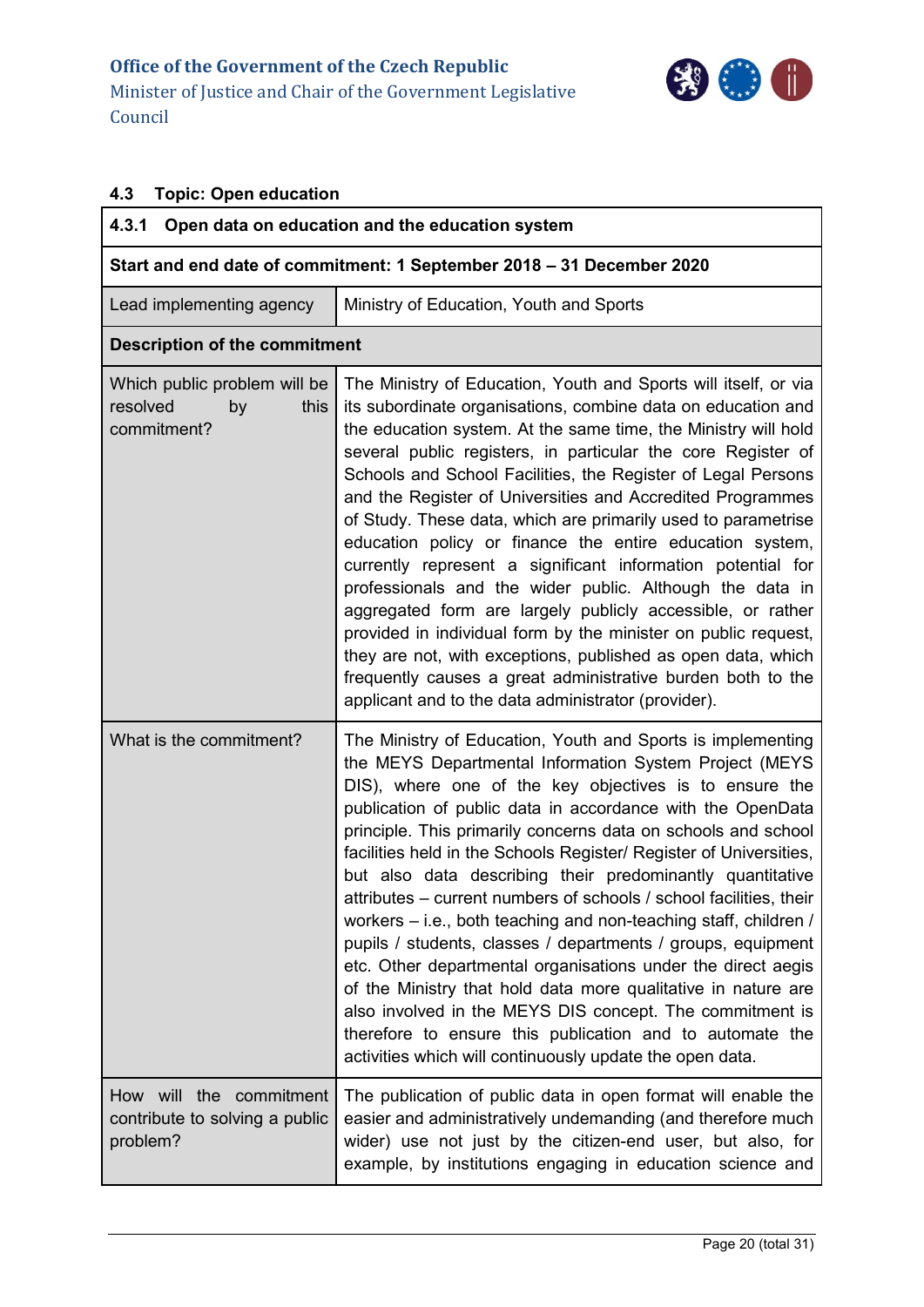

|                                                                                                                                                                                                                                                                             | research or the media.                                                                                                                                                                                                                                                                                                                                                                                                                                                                   |                  |
|-----------------------------------------------------------------------------------------------------------------------------------------------------------------------------------------------------------------------------------------------------------------------------|------------------------------------------------------------------------------------------------------------------------------------------------------------------------------------------------------------------------------------------------------------------------------------------------------------------------------------------------------------------------------------------------------------------------------------------------------------------------------------------|------------------|
| How does the commitment<br>relate to OGP values?                                                                                                                                                                                                                            | The commitment will ensure access to public information<br>combined by the Ministry of Education, Youth and Sports, or,<br>as the case may be, its selected subordinate organisations,<br>which will significantly contribute to the use of these data by<br>professionals and the wider public, as a result improving the<br>quality of published information, supporting civil participation<br>and last but not least, boosting the transparency of public<br>(state) administration. |                  |
| Further information                                                                                                                                                                                                                                                         | The commitment will be met symbiotically, by implementing<br>the MEYS Departmental Information System Project, which is<br>co-financed under IROP<br>(project registration<br>number<br>CZ.06.3.05/0.0/0.0/16_034/0005821).                                                                                                                                                                                                                                                              |                  |
| Milestone<br>activity<br>with<br>verifiable output                                                                                                                                                                                                                          | Start date:                                                                                                                                                                                                                                                                                                                                                                                                                                                                              | End date:        |
| Presenting the data in the<br>existing Register of Schools<br>and School Facilities in the<br>form of open data, including<br>the insertion thereof in the<br>National Catalogue of Open<br>Data<br>solution<br>(interim<br>by<br>the<br>MEYS DIS full operation<br>launch) | 01 September 2018                                                                                                                                                                                                                                                                                                                                                                                                                                                                        | 01 January 2019  |
| Launch of a public tender for<br>suppliers for MEYS DIS                                                                                                                                                                                                                     |                                                                                                                                                                                                                                                                                                                                                                                                                                                                                          | 01 January 2019  |
| <b>MEYS</b><br>Implementation of<br><b>DIS</b>                                                                                                                                                                                                                              |                                                                                                                                                                                                                                                                                                                                                                                                                                                                                          | 28 February 2021 |
| MEYS DIS pilot operation                                                                                                                                                                                                                                                    | 01 March 2021                                                                                                                                                                                                                                                                                                                                                                                                                                                                            | 31 July 2021     |
| MEYS DIS full operation<br>(comprising the automated<br>publication of open data in<br>format and the<br>an open<br>insertion thereof<br>into<br>the<br>National Catalogue of Open<br>Data)                                                                                 | 01 October 2021                                                                                                                                                                                                                                                                                                                                                                                                                                                                          | 31 December 2021 |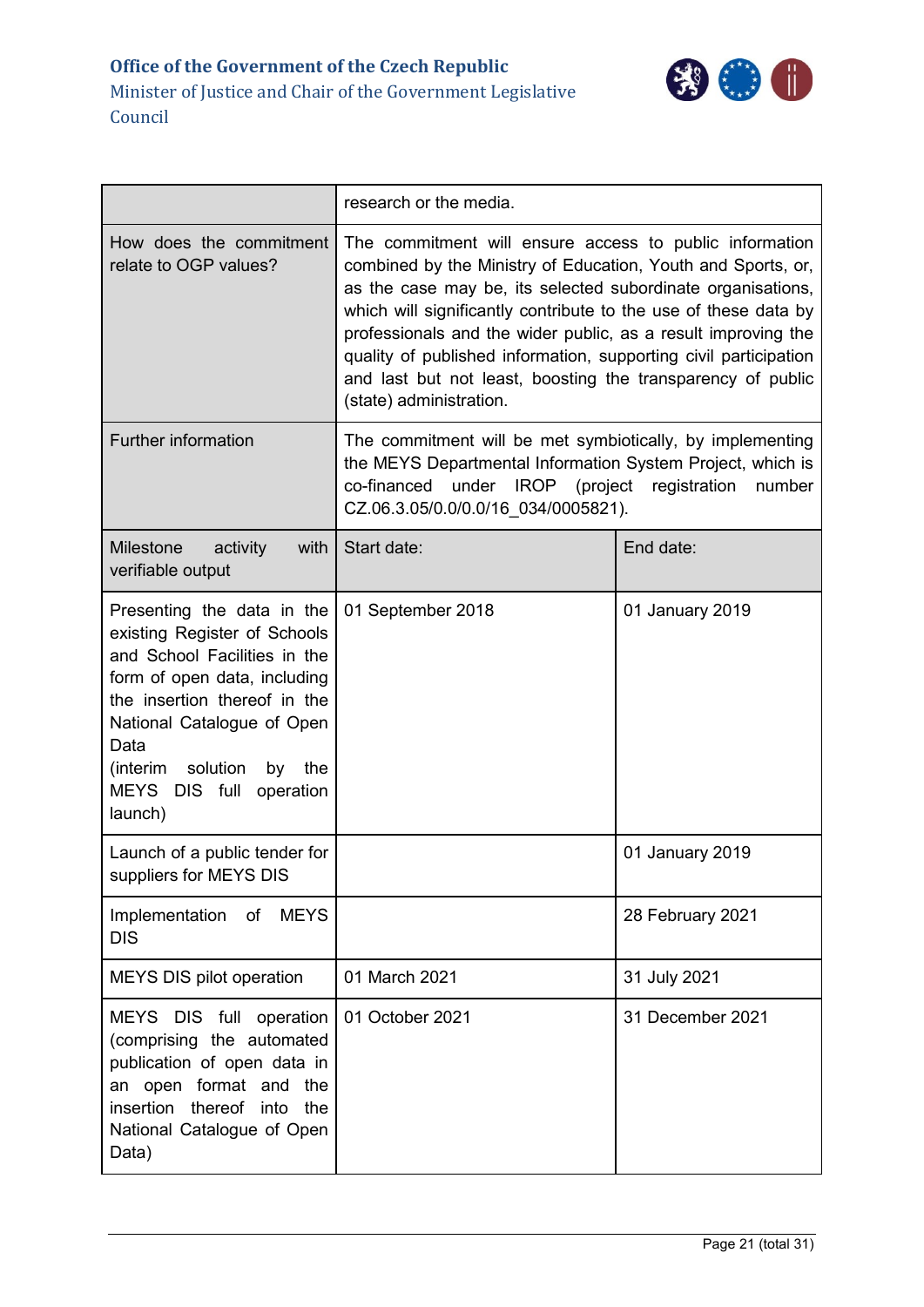

| <b>Contact information</b>                                              |                                                                                                                                |                                                                                                                                                                                                                                        |  |
|-------------------------------------------------------------------------|--------------------------------------------------------------------------------------------------------------------------------|----------------------------------------------------------------------------------------------------------------------------------------------------------------------------------------------------------------------------------------|--|
| Name of the responsible<br>the<br>from<br>person<br>implementing agency |                                                                                                                                | Václav Jelen                                                                                                                                                                                                                           |  |
| Role, Department                                                        |                                                                                                                                | Director of the Department of Educational Statistics, Analysis<br>and Information Strategy                                                                                                                                             |  |
| Email and telephone                                                     |                                                                                                                                | vaclav.jelen@msmt.cz, +420 234 815 242                                                                                                                                                                                                 |  |
| Other<br>stakeholders<br>involved                                       | <b>State</b><br>stakeholders<br>involved                                                                                       | Česká školní inspekce [Czech Schools Inspectorate]<br>Centrum pro zjišťování výsledků vzdělávání [Centre for<br><b>Evaluating Educational Achievement] (CERMAT)</b><br>Národní ústav pro vzdělávání [National Institute for Education] |  |
|                                                                         | Non-state<br>non-profit<br>organisations,<br>private<br>the<br>sector,<br>international<br>organisations,<br>working<br>groups | EDUin o.p.s., Aliance pro Otevřené vzdělávání [Alliance for<br>Open Education]                                                                                                                                                         |  |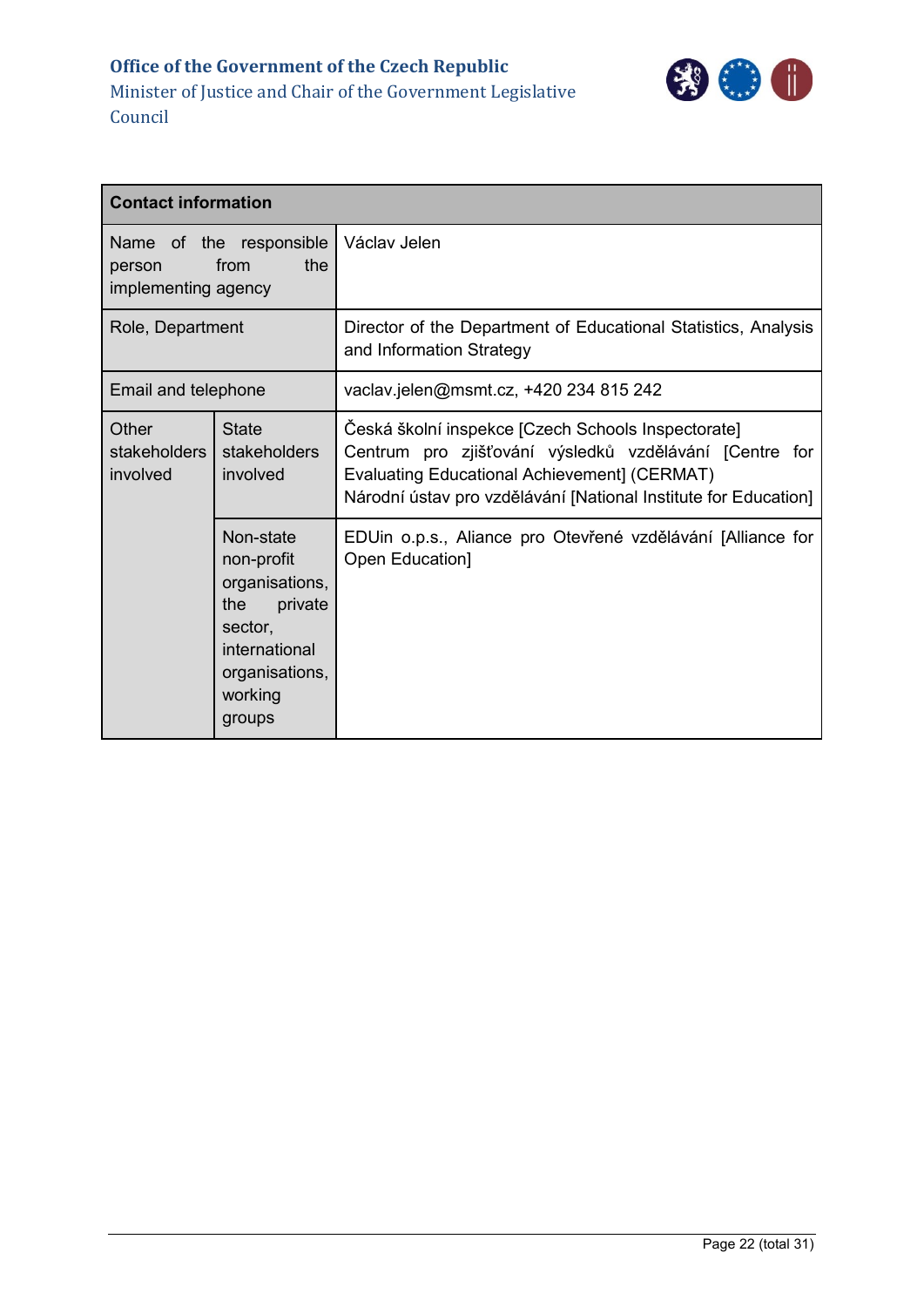

<span id="page-22-0"></span>

| 4.3.2 Open data – information on schools and school facilities from the InspIS<br>information system |                                                                                                                                                                                                                                                                                                                                                                                                                                                                                                                                                                                                                                                                                                                                                                                                                                                                                                       |  |  |
|------------------------------------------------------------------------------------------------------|-------------------------------------------------------------------------------------------------------------------------------------------------------------------------------------------------------------------------------------------------------------------------------------------------------------------------------------------------------------------------------------------------------------------------------------------------------------------------------------------------------------------------------------------------------------------------------------------------------------------------------------------------------------------------------------------------------------------------------------------------------------------------------------------------------------------------------------------------------------------------------------------------------|--|--|
| Start and end date of commitment: 1 September 2018 - 1 August 2019                                   |                                                                                                                                                                                                                                                                                                                                                                                                                                                                                                                                                                                                                                                                                                                                                                                                                                                                                                       |  |  |
| Lead implementing agency                                                                             | Česká školní inspekce [Czech Schools Inspectorate]                                                                                                                                                                                                                                                                                                                                                                                                                                                                                                                                                                                                                                                                                                                                                                                                                                                    |  |  |
| <b>Description of the commitment</b>                                                                 |                                                                                                                                                                                                                                                                                                                                                                                                                                                                                                                                                                                                                                                                                                                                                                                                                                                                                                       |  |  |
| Which public problem will be<br>resolved<br>by<br>this<br>commitment?                                | Česká školní inspekce holds data on schools and school<br>facilities. Among other things, these data include practical<br>information on the<br>organisation of teaching,<br>material<br>equipment and the like, including publicly accessible<br>inspection reports. The information gathered by the activity of<br>Česká školní inspekce is also supplemented by information<br>from the schools themselves. It is now available via the InspIS<br>PORTAL public information system (https://portal.csicr.cz),<br>which is frequently visited by members of the wider public and<br>pupils' legal representatives in particular. Publishing data from<br>this system in open format will enable the wider use thereof<br>among potential consumers, including via other electronic<br>applications (e.g., other portals dedicated to schools and<br>education, map systems and applications, etc.). |  |  |
| What is the commitment?                                                                              | The commitment is to publish open data (information on<br>schools) and public inspection outcomes from the InspIS<br>PORTAL system and regular updates. This will be done with<br>the highest possible efficiency without being a major burden<br>on the staff of Česká školní inspekce.                                                                                                                                                                                                                                                                                                                                                                                                                                                                                                                                                                                                              |  |  |
| How will the commitment<br>contribute to solving a public<br>problem?                                | The proposal is to create an electronic model of existing<br>information held by the InspIS system to enable the automatic<br>publication (and updates) of the database described above, in<br>RDF open format (to allow automatic sharing with other<br>information systems) and CSV format (or similar) for less<br>technologically sophisticated access. This will satisfy both the<br>requirements of other information systems operators (or their<br>users) and professionals and the wider lay public.                                                                                                                                                                                                                                                                                                                                                                                         |  |  |
| How does the commitment<br>relate to OGP values?                                                     | The commitment will significantly improve the accessibility of<br>public information held by service authorities and will expand<br>the information potential of such data, thanks to the option of<br>publishing them and of linking to other data in electronic<br>systems with a different purpose or much wider use than<br>Česká školní inspekce's "parent" system. Moreover, the                                                                                                                                                                                                                                                                                                                                                                                                                                                                                                                |  |  |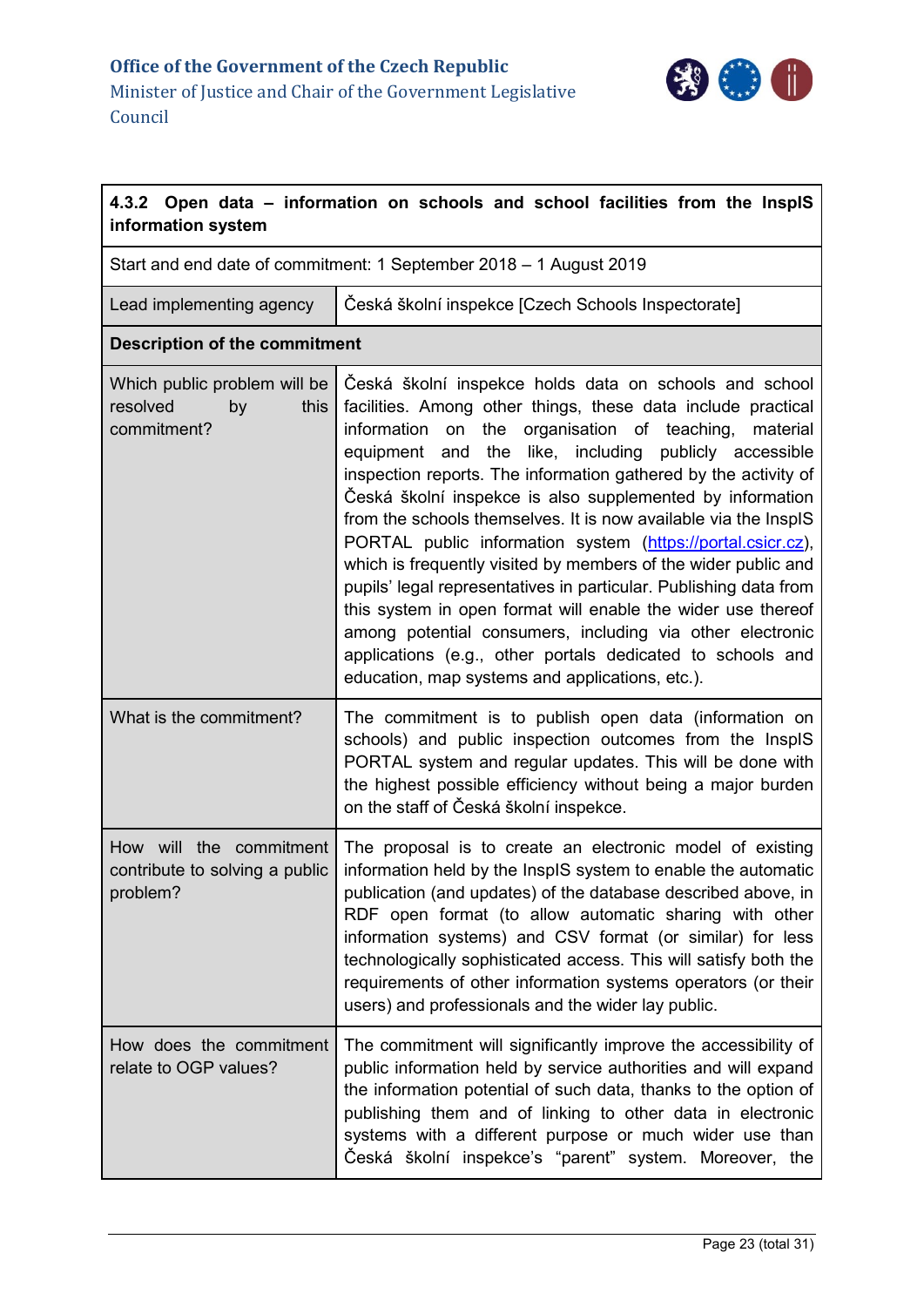

|                                                                                                                         |                                          | commitment will enable professionals or the media to use the<br>data. Given the above, the commitment unequivocally relates<br>to the values of transparency and civil participation.                                                                                                                                                                             |                   |
|-------------------------------------------------------------------------------------------------------------------------|------------------------------------------|-------------------------------------------------------------------------------------------------------------------------------------------------------------------------------------------------------------------------------------------------------------------------------------------------------------------------------------------------------------------|-------------------|
| <b>Further information</b>                                                                                              |                                          | The proposal will be implemented as part of the Complex<br>System of Financial Evaluation project within the Operational<br>Programme of Research, Development and Education [OP<br>RDE]. The Czech Schools Inspectorate has already initiated<br>the implementation process.                                                                                     |                   |
| <b>Milestone</b><br>verifiable output                                                                                   | activity<br>with                         | Start date:                                                                                                                                                                                                                                                                                                                                                       | End date:         |
| Preparation<br>and<br>implementation of a public<br>tender<br>for<br>technical<br>modifications to the InspIS<br>system |                                          | Immediately.                                                                                                                                                                                                                                                                                                                                                      | 15 September 2018 |
| Modifications to the InspIS<br>system                                                                                   |                                          | 16 September 2018                                                                                                                                                                                                                                                                                                                                                 | 31 December 2018  |
| Pilot operation                                                                                                         |                                          | 01 January 2019                                                                                                                                                                                                                                                                                                                                                   | 31 March 2019     |
| Full operation, publication of<br>data and the entry thereof<br>into the National Catalogue,<br>automation of updates   |                                          | 01 April 2019                                                                                                                                                                                                                                                                                                                                                     | 01 August 2019    |
| <b>Contact information</b>                                                                                              |                                          |                                                                                                                                                                                                                                                                                                                                                                   |                   |
| Name of the responsible<br>the<br>from<br>person<br>implementing agency                                                 |                                          | Bc. Kamil Melichárek                                                                                                                                                                                                                                                                                                                                              |                   |
| Role, Department                                                                                                        |                                          | Director of the Department of ICT and Economic Reporting                                                                                                                                                                                                                                                                                                          |                   |
| Email and telephone                                                                                                     |                                          | kamil.melicharek@csicr.cz, +420 251 023 225                                                                                                                                                                                                                                                                                                                       |                   |
| Other<br>stakeholders<br>involved                                                                                       | <b>State</b><br>stakeholders<br>involved | The Ministry of Education, Youth and Sports $-$ for the<br>maximum consistency and validity, it is appropriate to publish<br>(in the form of open data) the data from the Registry of<br>Schools and School Facilities held by the<br>Ministry of<br>Education, Youth and Sports (https://rejskol.msmt.cz) with<br>which Česká školní inspekce's data are linked. |                   |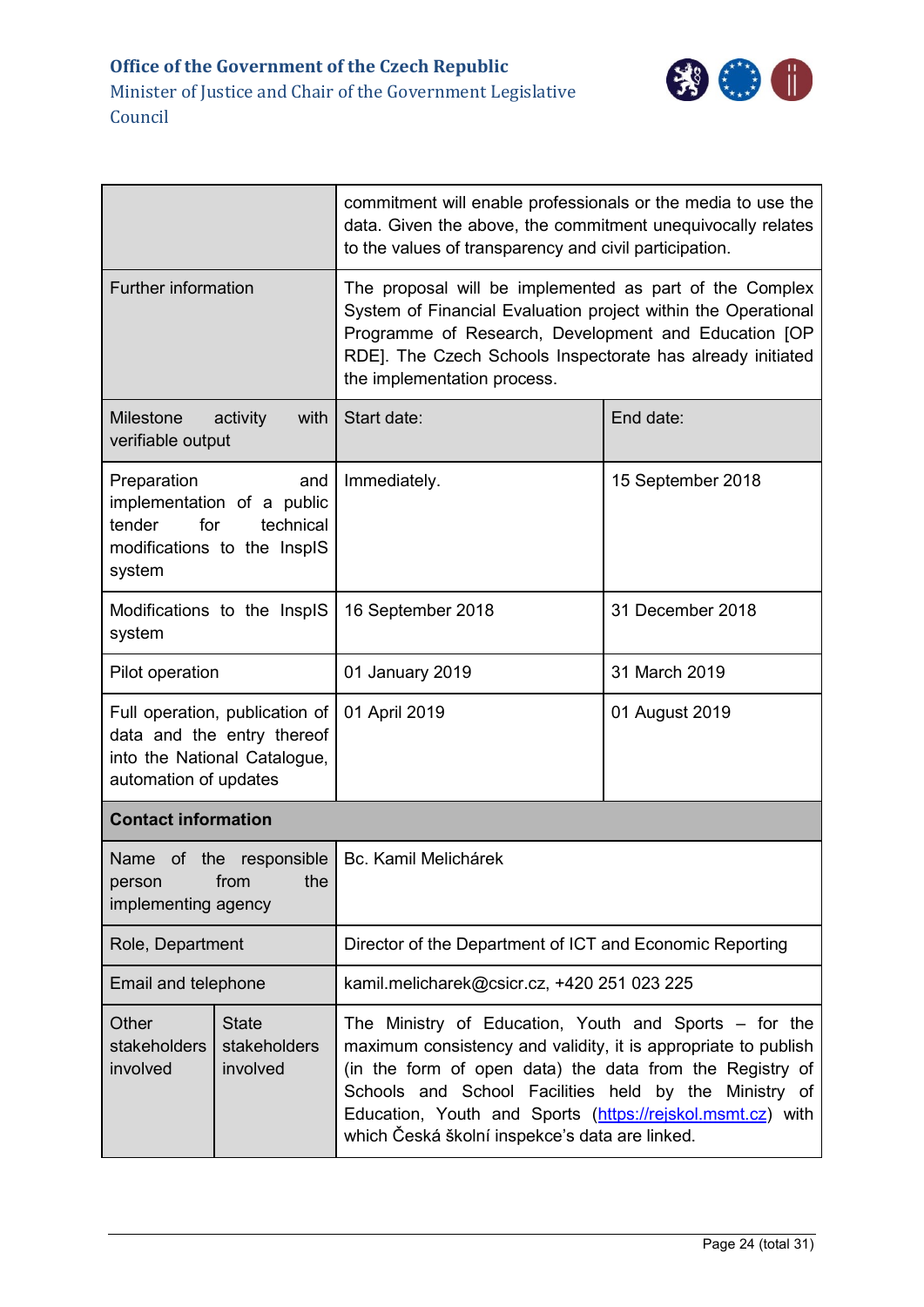

<span id="page-24-0"></span>

|                                                                                                               | Non-state<br>non-profit<br>organisations,<br>the<br>private<br>sector,<br>international<br>organisations,<br>working<br>groups | EDUin, o.p.s.                                                                                                                                                                                                                                                                                                                                                                                                                                                                                                                                                                                                                                                                                                                                                                                                                                                                                                                                                                                                                                                                |
|---------------------------------------------------------------------------------------------------------------|--------------------------------------------------------------------------------------------------------------------------------|------------------------------------------------------------------------------------------------------------------------------------------------------------------------------------------------------------------------------------------------------------------------------------------------------------------------------------------------------------------------------------------------------------------------------------------------------------------------------------------------------------------------------------------------------------------------------------------------------------------------------------------------------------------------------------------------------------------------------------------------------------------------------------------------------------------------------------------------------------------------------------------------------------------------------------------------------------------------------------------------------------------------------------------------------------------------------|
|                                                                                                               | [Czech Schools Inspectorate] activities                                                                                        | 4.3.3 Opening data – aggregated findings from outcomes of Česká školní inspekce's                                                                                                                                                                                                                                                                                                                                                                                                                                                                                                                                                                                                                                                                                                                                                                                                                                                                                                                                                                                            |
|                                                                                                               |                                                                                                                                | Start and end date of commitment: 1 September 2018 - 1 August 2019                                                                                                                                                                                                                                                                                                                                                                                                                                                                                                                                                                                                                                                                                                                                                                                                                                                                                                                                                                                                           |
| Lead implementing agency                                                                                      |                                                                                                                                | Česká školní inspekce [Czech Schools Inspectorate]                                                                                                                                                                                                                                                                                                                                                                                                                                                                                                                                                                                                                                                                                                                                                                                                                                                                                                                                                                                                                           |
|                                                                                                               |                                                                                                                                |                                                                                                                                                                                                                                                                                                                                                                                                                                                                                                                                                                                                                                                                                                                                                                                                                                                                                                                                                                                                                                                                              |
| <b>Description of the commitment</b><br>Which public problem will be<br>resolved<br>this<br>by<br>commitment? |                                                                                                                                | Česká školní inspekce [Czech Schools Inspectorate] holds<br>extensive data sets acquired during comprehensive or<br>thematic inspections primarily concerned with evaluating the<br>quality of education in initial education in CZE. These data<br>sets form the basis of the organisation's crucial and strategic<br>outputs - annual and thematic reports or other similar<br>documents intended for professionals, education policy-<br>makers and other stakeholders. These outputs can be found<br>here and here, for example.<br>Although the individual information (more than 10 million<br>individual records in the InspIS information system) relating to<br>the specific topics of schools and school facilities is not public,<br>it is possible to publish electronically selected (regional)<br>aggregated data, which are now part of the above published<br>reports (document format).<br>The publication of such data in open format enables the wider<br>use thereof by potential consumers, or alternatively also via<br>other electronic applications. |
| What is the commitment?<br>burden on the staff of Česká školní inspekce.                                      |                                                                                                                                | The commitment is to publish open data (selected aggregated<br>findings) from the InspIS system (DATA). This will be done<br>with the highest possible efficiency without being a major                                                                                                                                                                                                                                                                                                                                                                                                                                                                                                                                                                                                                                                                                                                                                                                                                                                                                      |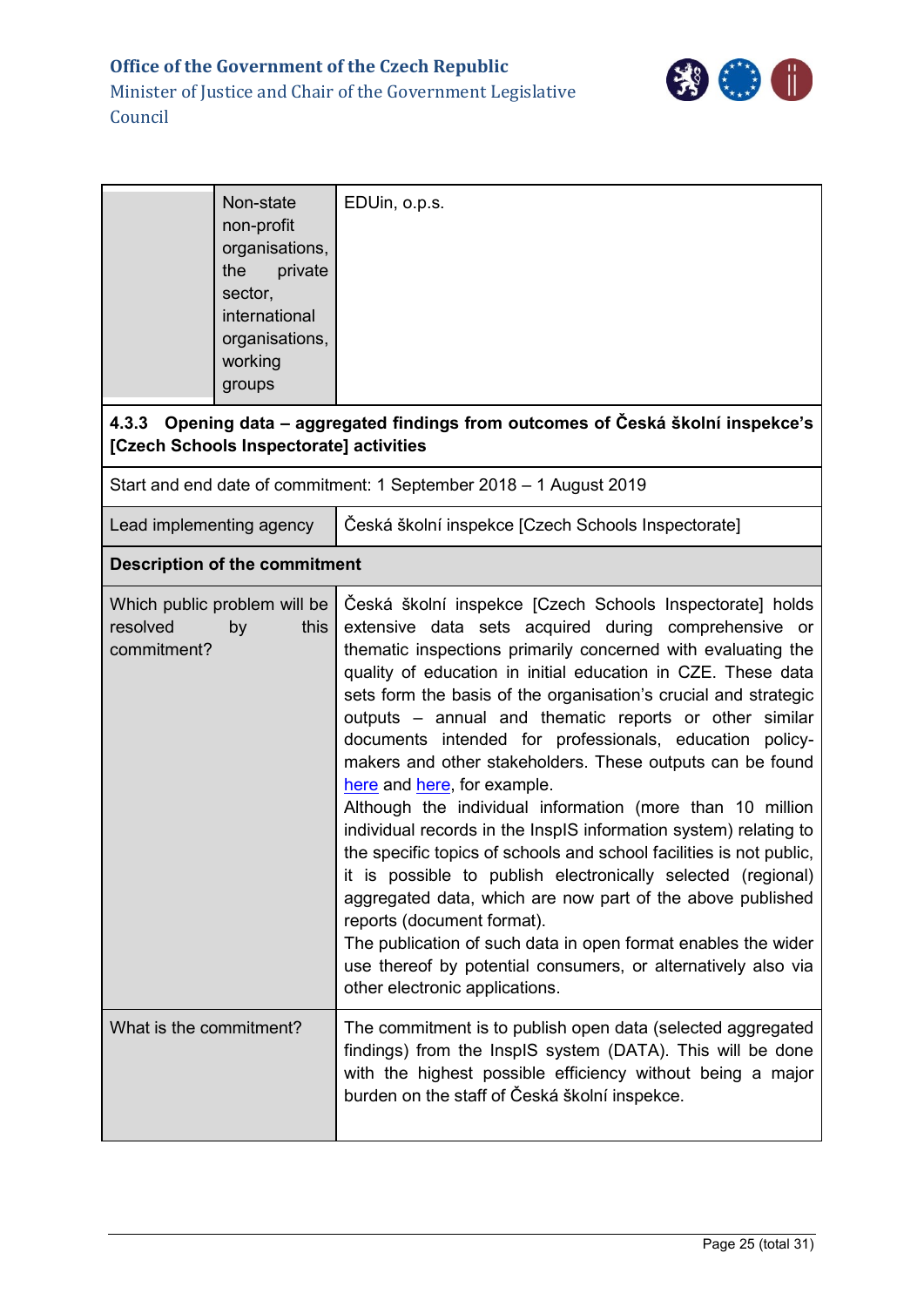| How will the commitment<br>contribute to solving a public<br>problem?                                                   | The proposal is to create an electronic model of existing<br>information held by the InspIS system which will enable<br>automatic publication of selected aggregated findings, in RDF<br>open format (to enable automatic sharing with other<br>information systems) and CSV format (or similar) for less<br>technologically sophisticated access. This will satisfy both the<br>requirements of other information systems operators (or their<br>users) and professionals and the wider general public.               |                   |
|-------------------------------------------------------------------------------------------------------------------------|------------------------------------------------------------------------------------------------------------------------------------------------------------------------------------------------------------------------------------------------------------------------------------------------------------------------------------------------------------------------------------------------------------------------------------------------------------------------------------------------------------------------|-------------------|
| How does the commitment<br>relate to OGP values?                                                                        | The commitment will significantly improve the accessibility of<br>public information held by service authorities and will expand<br>the information potential of such data, thanks to the option of<br>publishing them and linking to other data in electronic<br>systems. It will strengthen the possibility of professionals or<br>education policy-makers, and also the media, using these<br>data. Given the above, the commitment unequivocally relates<br>to the values of transparency and civil participation. |                   |
| Further information                                                                                                     | The proposal will be implemented as part of the Complex<br>System of Financial Evaluation project within the Operational<br>Programme of Research, Development and Education [OP<br>RDE]. The Czech Schools Inspectorate has already initiated<br>the implementation process.                                                                                                                                                                                                                                          |                   |
| Milestone<br>activity<br>with<br>verifiable output                                                                      | Start date:                                                                                                                                                                                                                                                                                                                                                                                                                                                                                                            | End date:         |
| Preparation<br>and<br>implementation of a public<br>tender<br>for<br>technical<br>modifications to the InspIS<br>system | Immediately.                                                                                                                                                                                                                                                                                                                                                                                                                                                                                                           | 15 September 2018 |
| Modifications to the InspIS<br>system                                                                                   | 16 September 2018                                                                                                                                                                                                                                                                                                                                                                                                                                                                                                      | 31 December 2018  |
| Pilot operation                                                                                                         | 01 January 2019                                                                                                                                                                                                                                                                                                                                                                                                                                                                                                        | 31 March 2019     |
| Full operation, publication of<br>data and the entry thereof<br>into the National Catalogue,<br>automation of updates   | 01 April 2019                                                                                                                                                                                                                                                                                                                                                                                                                                                                                                          | 01 August 2019    |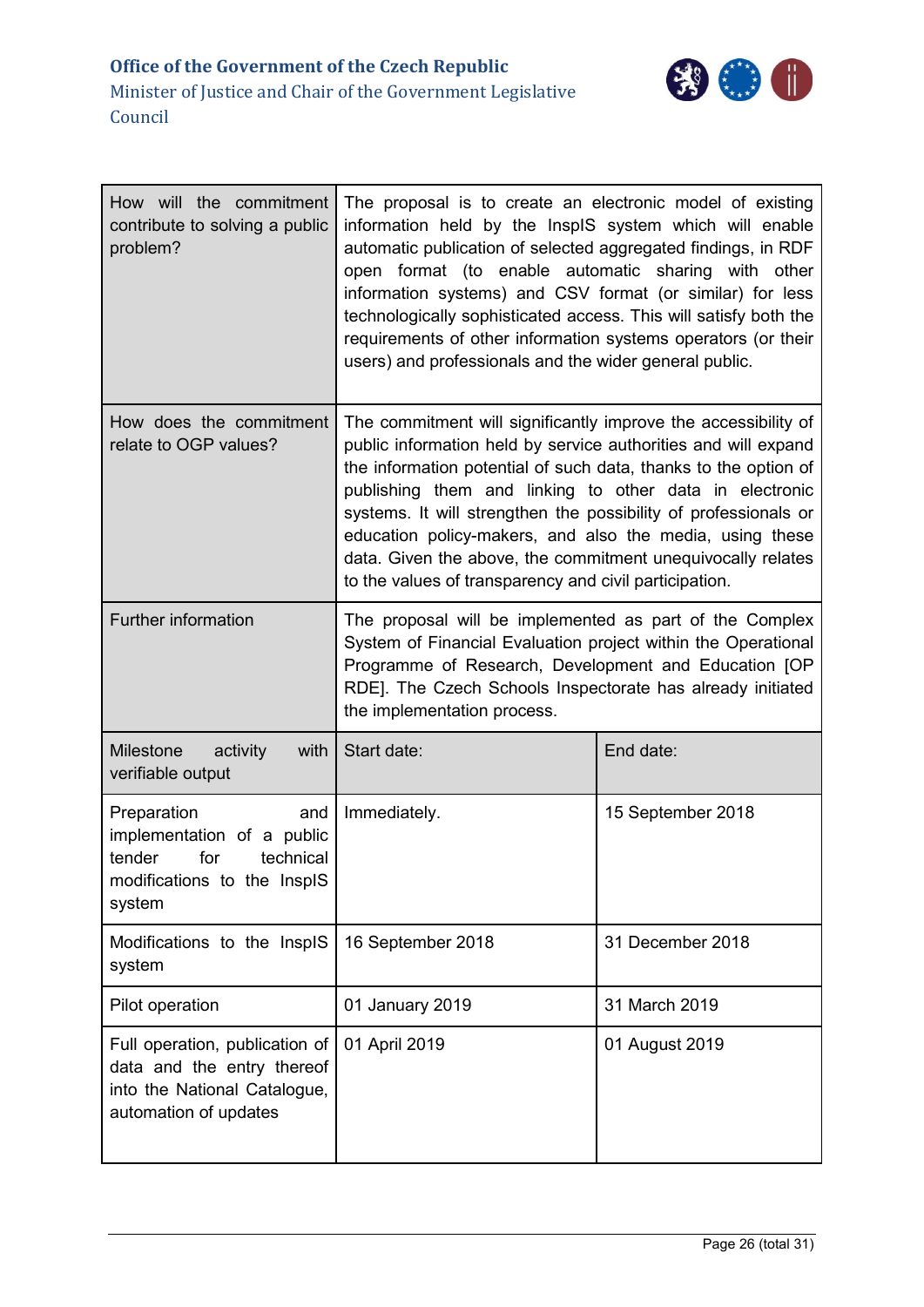

| <b>Contact information</b>                                              |                                                                                                                                |                                                                                                                                                                                                                                                                                                                                                              |  |
|-------------------------------------------------------------------------|--------------------------------------------------------------------------------------------------------------------------------|--------------------------------------------------------------------------------------------------------------------------------------------------------------------------------------------------------------------------------------------------------------------------------------------------------------------------------------------------------------|--|
| Name of the responsible<br>the<br>from<br>person<br>implementing agency |                                                                                                                                | Bc. Kamil Melichárek                                                                                                                                                                                                                                                                                                                                         |  |
| Role, Department                                                        |                                                                                                                                | Director of the Department of ICT and Economic Reporting                                                                                                                                                                                                                                                                                                     |  |
| Email and telephone                                                     |                                                                                                                                | kamil.melicharek@csicr.cz, +420 251 023 225                                                                                                                                                                                                                                                                                                                  |  |
| Other<br><b>stakeholders</b><br>involved                                | <b>State</b><br>stakeholders<br>involved                                                                                       | The Ministry of Education, Youth and Sports – for the<br>maximum consistency and validity, it is appropriate to publish<br>(in the form of open data) the data from the Registry of<br>Schools and School Facilities held by the Ministry of<br>Education, Youth and Sports (https://rejskol.msmt.cz) with<br>which Česká školní inspekce's data are linked. |  |
|                                                                         | Non-state<br>non-profit<br>organisations,<br>the<br>private<br>sector,<br>international<br>organisations,<br>working<br>groups | EDUin, o.p.s.                                                                                                                                                                                                                                                                                                                                                |  |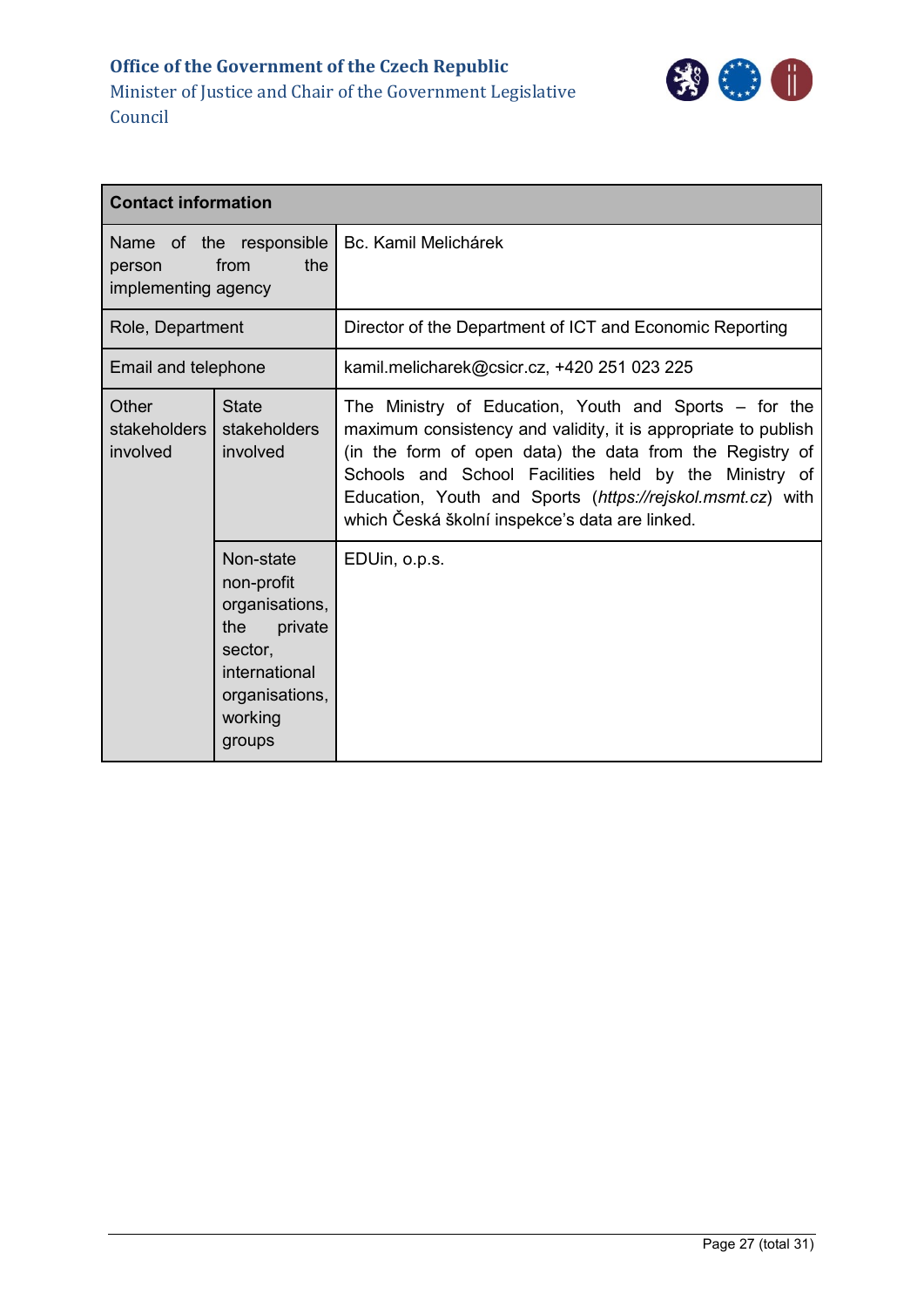

#### <span id="page-27-0"></span>**4.3.4 Ensuring the publication of digital content of a wide variety of natures, supported by public funds, under a Creative Commons open licence (or another such), thereby simplifying access to it and enabling modification and sharing with all education stakeholders**

| Start and end date of commitment: 1 September 2018 - 31 August 2020   |                                                                                                                                                                                                                                                                                                                                                                                                                                                                                                                                                                                                                                                                                                                                                                                                                                                                                                                                                                                                                          |  |  |
|-----------------------------------------------------------------------|--------------------------------------------------------------------------------------------------------------------------------------------------------------------------------------------------------------------------------------------------------------------------------------------------------------------------------------------------------------------------------------------------------------------------------------------------------------------------------------------------------------------------------------------------------------------------------------------------------------------------------------------------------------------------------------------------------------------------------------------------------------------------------------------------------------------------------------------------------------------------------------------------------------------------------------------------------------------------------------------------------------------------|--|--|
| Lead implementing agency                                              | Ministry of Education, Youth and Sports,<br>Ministry of Labour and Social Affairs                                                                                                                                                                                                                                                                                                                                                                                                                                                                                                                                                                                                                                                                                                                                                                                                                                                                                                                                        |  |  |
| <b>Description of the commitment</b>                                  |                                                                                                                                                                                                                                                                                                                                                                                                                                                                                                                                                                                                                                                                                                                                                                                                                                                                                                                                                                                                                          |  |  |
| Which public problem will be<br>resolved<br>this<br>by<br>commitment? | Publicly-funded digital content is frequently not accessible to<br>the public and in addition, the vast majority of cases have<br>technical parameters which make further effective work with<br>this content impossible (sharing, modifying, etc.).                                                                                                                                                                                                                                                                                                                                                                                                                                                                                                                                                                                                                                                                                                                                                                     |  |  |
| What is the commitment?                                               | Ensuring the publication a wide variety of digital content,<br>supported from public funds, under a Creative Commons<br>open licence (or another such), thereby simplifying access to<br>it and enabling modification and sharing with all stakeholders.<br>The expected outcome is that the great majority (with<br>exceptions where it is impossible) of digital content created<br>with support from public funds will have set rules of use as a<br>default which will enable further sharing and modification.<br>This commitment does not relate to the project outcomes in<br>research and development, and under the Act on the Support<br>of Public Research Institutions [VVI], project outcomes<br>supported under the compatible public aid scheme or de<br>minimis aid, and outcomes whose free dissemination is<br>restricted by the protection of personal data, security<br>regulations, the legal protection of intellectual property (e.g.,<br>industrial rights) and the protection of trade secrets. |  |  |
| How will the commitment<br>contribute to solving a public<br>problem? | Digital content will be accessible to the public and working<br>(modifying, sharing) more effectively with it will be possible. A<br>good example is the recent measure of the Ministry of<br>Education, Youth and Sports, which requires the use of a<br>Creative Commons open licence, BY or BY-SA variants, for<br>applicants and recipients of aid from the Operational<br>Programme of Research, Development and Education [OP<br>RDE]: priority axis 2 or 3. This practice must be extended to<br>other subsidy programmes, both existing and forthcoming,<br>sponsored by the Ministry of Education, Youth and Sports and<br>the Ministry of Labour and Social Affairs. The commitment's                                                                                                                                                                                                                                                                                                                          |  |  |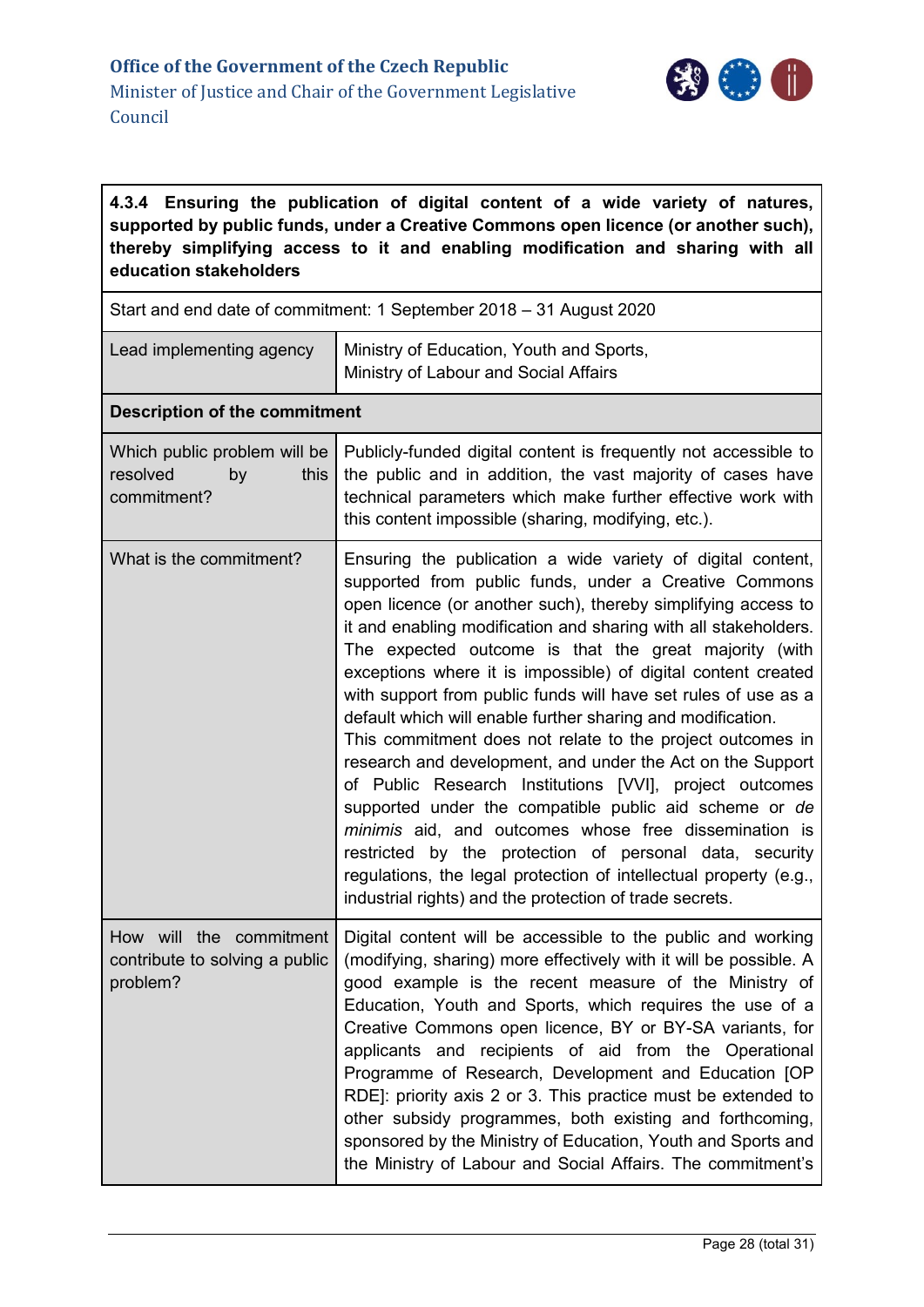

|                                                                                                                                                                                                                                                                                                                                                                   | basic objective is to impose the obligatory use of a Creative<br>Commons licence, ideally the BY or BY-SA variants, in all<br>new contracts for applicants and recipients of support in<br>programmes providing public funds from the<br>relevant<br>sponsors.                                                                                                                                                                                                                                                                                                                                                                                                                                                                                                                                                                                                                                                                                                    |                |
|-------------------------------------------------------------------------------------------------------------------------------------------------------------------------------------------------------------------------------------------------------------------------------------------------------------------------------------------------------------------|-------------------------------------------------------------------------------------------------------------------------------------------------------------------------------------------------------------------------------------------------------------------------------------------------------------------------------------------------------------------------------------------------------------------------------------------------------------------------------------------------------------------------------------------------------------------------------------------------------------------------------------------------------------------------------------------------------------------------------------------------------------------------------------------------------------------------------------------------------------------------------------------------------------------------------------------------------------------|----------------|
| How does the commitment<br>relate to OGP values?                                                                                                                                                                                                                                                                                                                  | The commitment to the use of open licences for digital content<br>where the creation was supported by public funds relates to<br>the value of transparency. Enabling the effective control of<br>public spending, which becomes evident in the quality of<br>public output, relates to the value of accountability.                                                                                                                                                                                                                                                                                                                                                                                                                                                                                                                                                                                                                                               |                |
| <b>Further information</b>                                                                                                                                                                                                                                                                                                                                        | The creation of open educational materials conforms with goal<br>4 of the Sustainable Development Goals, primarily thanks to<br>lowering the barriers to access to education. Furthermore, the<br>stated commitment is a part of an already-approved strategy.<br>The Digital Education Strategy (sponsored by the Ministry of<br>Education, Youth and Sports) contains measure 1.1, which<br>states: "Ensuring the publication of digital content of a wide<br>variety of natures, supported from public funds, under a<br>Creative Commons open licence (or another such), thereby<br>simplifying access to it and enabling sharing with all education<br>stakeholders." The Digital Literacy Strategy (sponsored by the<br>Ministry of Labour and Social Affairs) contains measure<br>6.4: "Supporting public access to open digital information and<br>education sources" (the Ministry of Education, Youth and<br>Sports is also a sponsor of this measure). |                |
| <b>Milestone</b><br>activity<br>with<br>verifiable output                                                                                                                                                                                                                                                                                                         | Start date:                                                                                                                                                                                                                                                                                                                                                                                                                                                                                                                                                                                                                                                                                                                                                                                                                                                                                                                                                       | End date:      |
| Within<br>the<br>subsidy<br>programmes of the Ministry<br>of Education, Youth and<br>Sports and the Ministry of<br>Labour and Social Affairs,<br>contracts<br>the<br>for<br>new<br>applicants for and recipients<br>of financial support stipulate<br>obligatory<br>use<br>οf<br>the<br><b>Creative Commons licences,</b><br>ideally the BY or BY-SA<br>variants. | 01 September 2018                                                                                                                                                                                                                                                                                                                                                                                                                                                                                                                                                                                                                                                                                                                                                                                                                                                                                                                                                 | 31 August 2020 |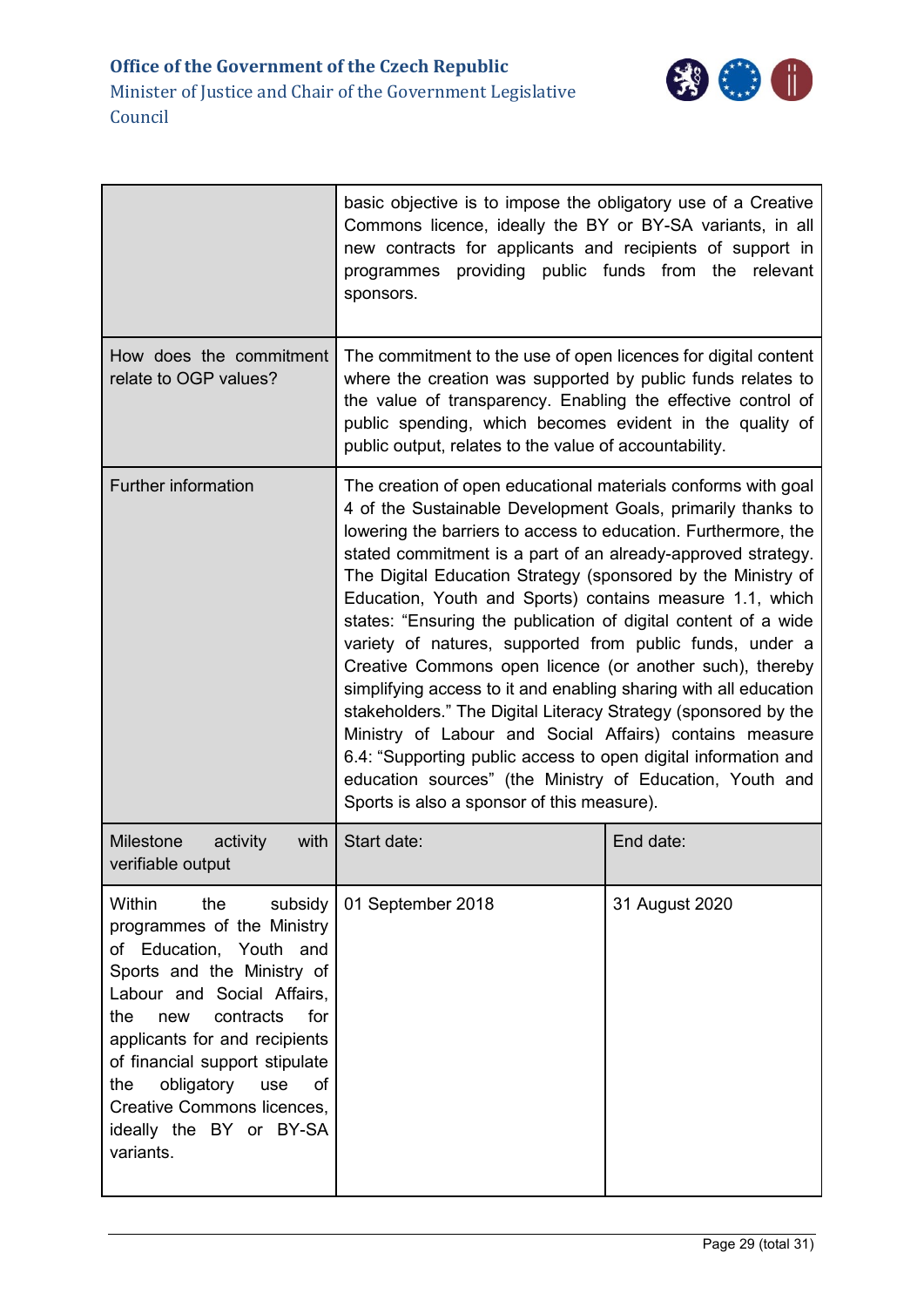**Office of the Government of the Czech Republic** Minister of Justice and Chair of the Government Legislative



Council

| <b>Contact information</b>                                              |                                                                                                                                |                                                                                               |                                                                                                      |
|-------------------------------------------------------------------------|--------------------------------------------------------------------------------------------------------------------------------|-----------------------------------------------------------------------------------------------|------------------------------------------------------------------------------------------------------|
| Name of the responsible<br>from<br>the<br>person<br>implementing agency |                                                                                                                                | Mgr. Iveta Valachová                                                                          | Mgr. Pavel Dudek                                                                                     |
| Role, Department                                                        |                                                                                                                                | Head<br>of<br>the<br>Strategy<br>Unit,<br>Ministry<br>Analysis<br>Education, Youth and Sports | and Labour<br>Market<br>Concepts<br>of and Strategies Unit, Ministry<br>of Labour and Social Affairs |
| Email and telephone                                                     |                                                                                                                                | Iveta. Valachova@msmt.cz<br>+420 234 811 318                                                  | pavel.dudek@mpsv.cz<br>+420 221 923 131                                                              |
| Other<br>stakeholders<br>involved                                       | <b>State</b><br>stakeholders<br>involved                                                                                       | Not applicable.                                                                               |                                                                                                      |
|                                                                         | Non-state<br>non-profit<br>organisations,<br>private<br>the<br>sector,<br>international<br>organisations,<br>working<br>groups | EDUin o.p.s., Aliance pro Otevřené vzdělávání [Alliance for<br>Open Education]                |                                                                                                      |